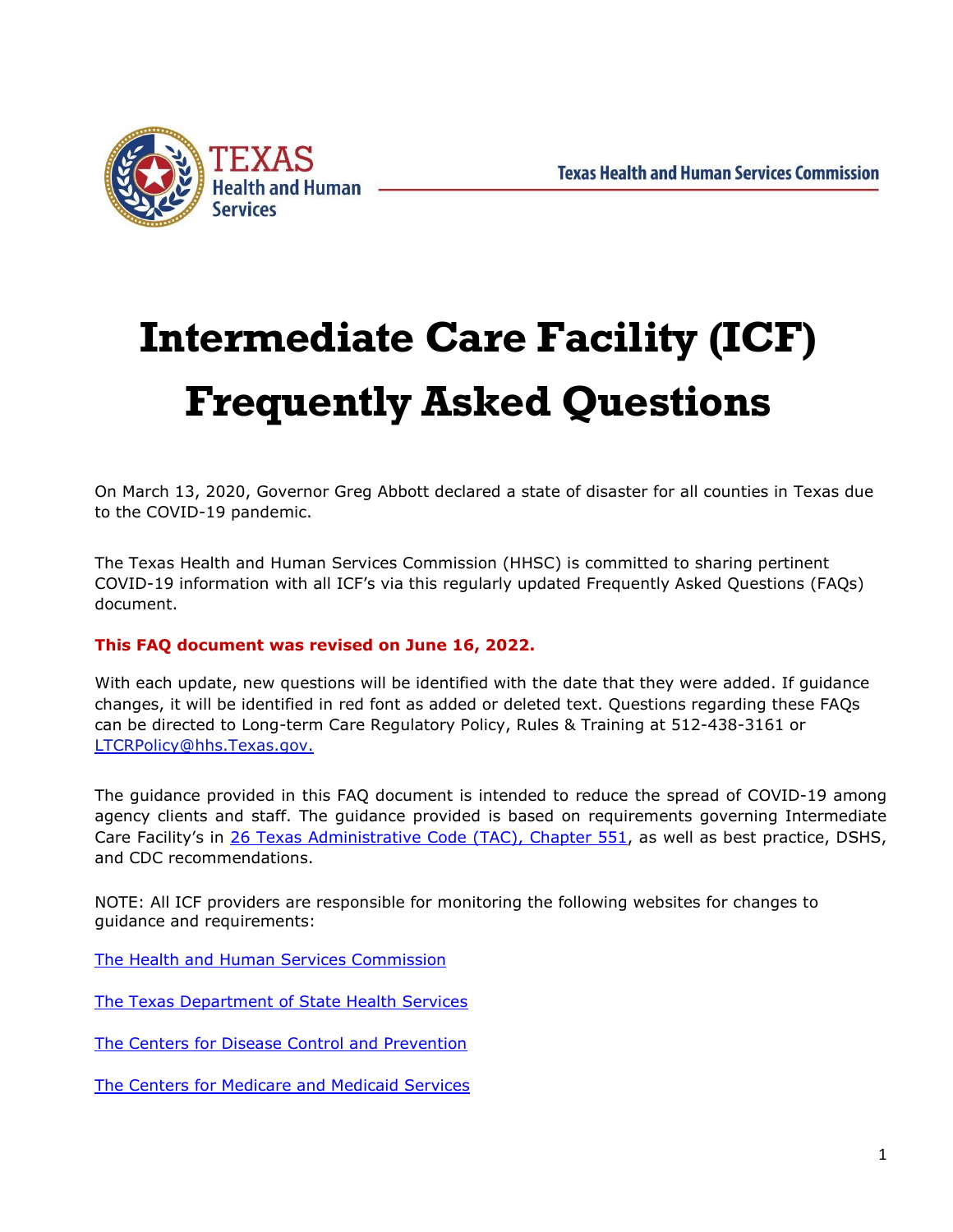#### Table of Contents

| What documentation regarding cleaning and disinfecting procedures will be required in                                                                                         |  |
|-------------------------------------------------------------------------------------------------------------------------------------------------------------------------------|--|
| How can an ICF provider determine if a disinfectant product will actually kill the COVID-                                                                                     |  |
|                                                                                                                                                                               |  |
|                                                                                                                                                                               |  |
|                                                                                                                                                                               |  |
|                                                                                                                                                                               |  |
|                                                                                                                                                                               |  |
| In the absence of N95 respirator availability, can KN95 respirators be used in the care of                                                                                    |  |
|                                                                                                                                                                               |  |
|                                                                                                                                                                               |  |
|                                                                                                                                                                               |  |
|                                                                                                                                                                               |  |
| What constitutes a positive screening? When someone meets only one criterion/symptom                                                                                          |  |
|                                                                                                                                                                               |  |
| Does screening for the staff and individuals need to be documented every time it occurs?  9                                                                                   |  |
| Are staff required to take a surveyor's temperature before entering the home?                                                                                                 |  |
|                                                                                                                                                                               |  |
|                                                                                                                                                                               |  |
|                                                                                                                                                                               |  |
| Can an individual who is COVID positive be restricted from activities outside the home? 10                                                                                    |  |
|                                                                                                                                                                               |  |
| What actions must a provider take if an individual chooses to leave (i.e., for a family                                                                                       |  |
|                                                                                                                                                                               |  |
|                                                                                                                                                                               |  |
|                                                                                                                                                                               |  |
|                                                                                                                                                                               |  |
|                                                                                                                                                                               |  |
| Do individuals who have been vaccinated against COVID-19 have to be quarantined?13                                                                                            |  |
| Can an individual be tested for COVID-19 to shorten the quarantine period? 14                                                                                                 |  |
| If an individual has recovered from COVID-19 and is still within 90 days of illness onset,                                                                                    |  |
| What is the expectation for quarantine after an individual who had COVID-19 passes the<br>90-day time frame? Is it different for vaccinated and un-vaccinated individuals? 16 |  |
|                                                                                                                                                                               |  |
|                                                                                                                                                                               |  |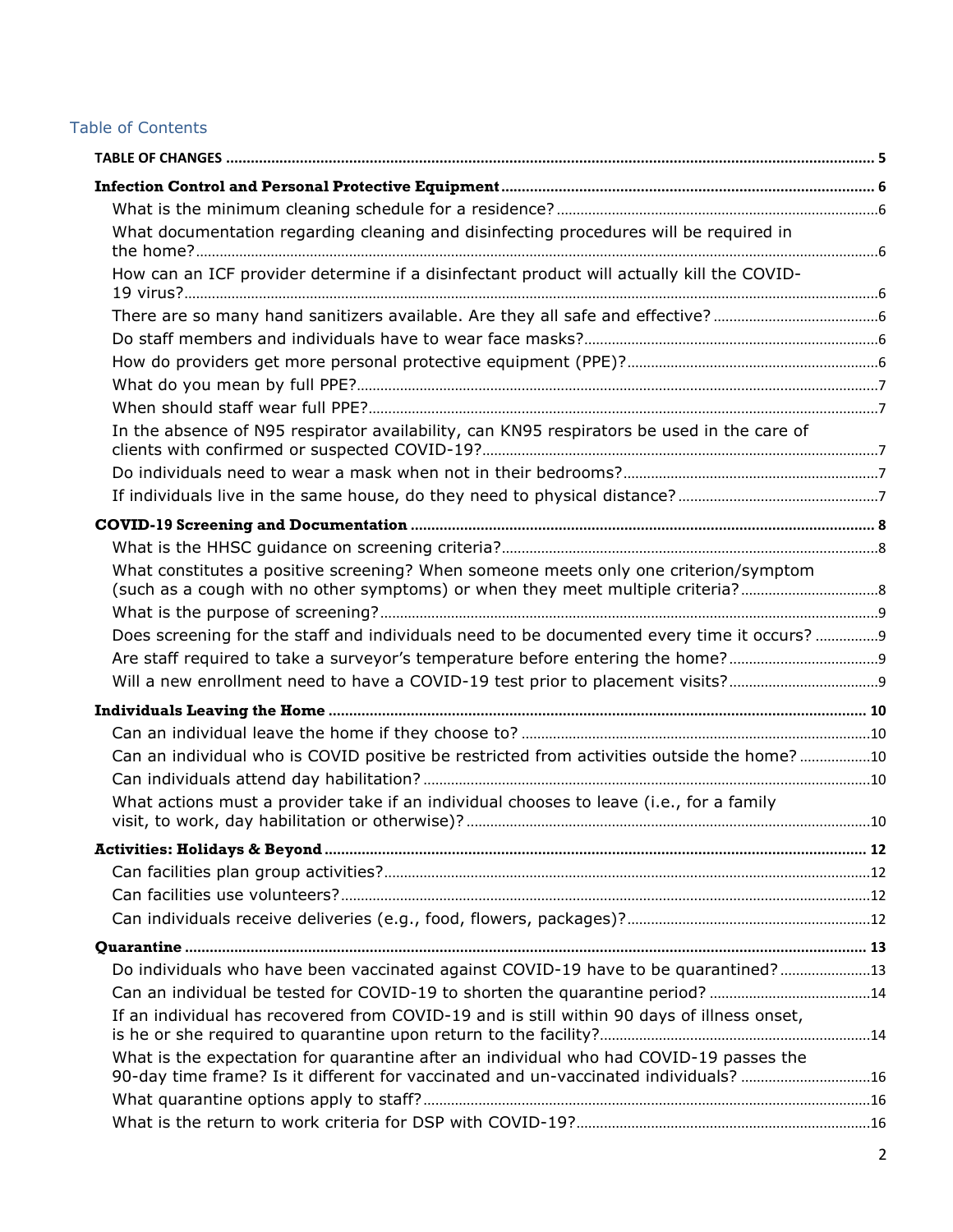| What is the return to work criteria for DSP with COVID-19 if they are asymptomatic and         |  |
|------------------------------------------------------------------------------------------------|--|
|                                                                                                |  |
|                                                                                                |  |
|                                                                                                |  |
| What is expected of an ICF provider in order to permit essential caregiver visits?19           |  |
| Can an individual or their representative change their designated essential caregiver?20       |  |
|                                                                                                |  |
|                                                                                                |  |
|                                                                                                |  |
|                                                                                                |  |
|                                                                                                |  |
|                                                                                                |  |
| Why must providers contact their local health department or DSHS if the lab that               |  |
| Do facilities need to report an individual who has been exposed? Can an individual refuse      |  |
| If an individual has tested positive for COVID-19 in the hospital, is the facility required to |  |
|                                                                                                |  |
| What information needs to be reported regarding a positive COVID-19 case? Do facilities        |  |
|                                                                                                |  |
|                                                                                                |  |
|                                                                                                |  |
|                                                                                                |  |
|                                                                                                |  |
|                                                                                                |  |
|                                                                                                |  |
| Who should providers contact with state specific questions about the COVID-19 vaccine?27       |  |
|                                                                                                |  |
|                                                                                                |  |
| Do ICF providers have to report when individuals and staff receive the COVID-19                |  |
|                                                                                                |  |
|                                                                                                |  |
| Will facilities be cited for non-compliance with emergency rules prior to their effective      |  |
|                                                                                                |  |
|                                                                                                |  |
|                                                                                                |  |
|                                                                                                |  |
| How do I get in touch with the Department of State Health Services (DSHS)?30                   |  |
|                                                                                                |  |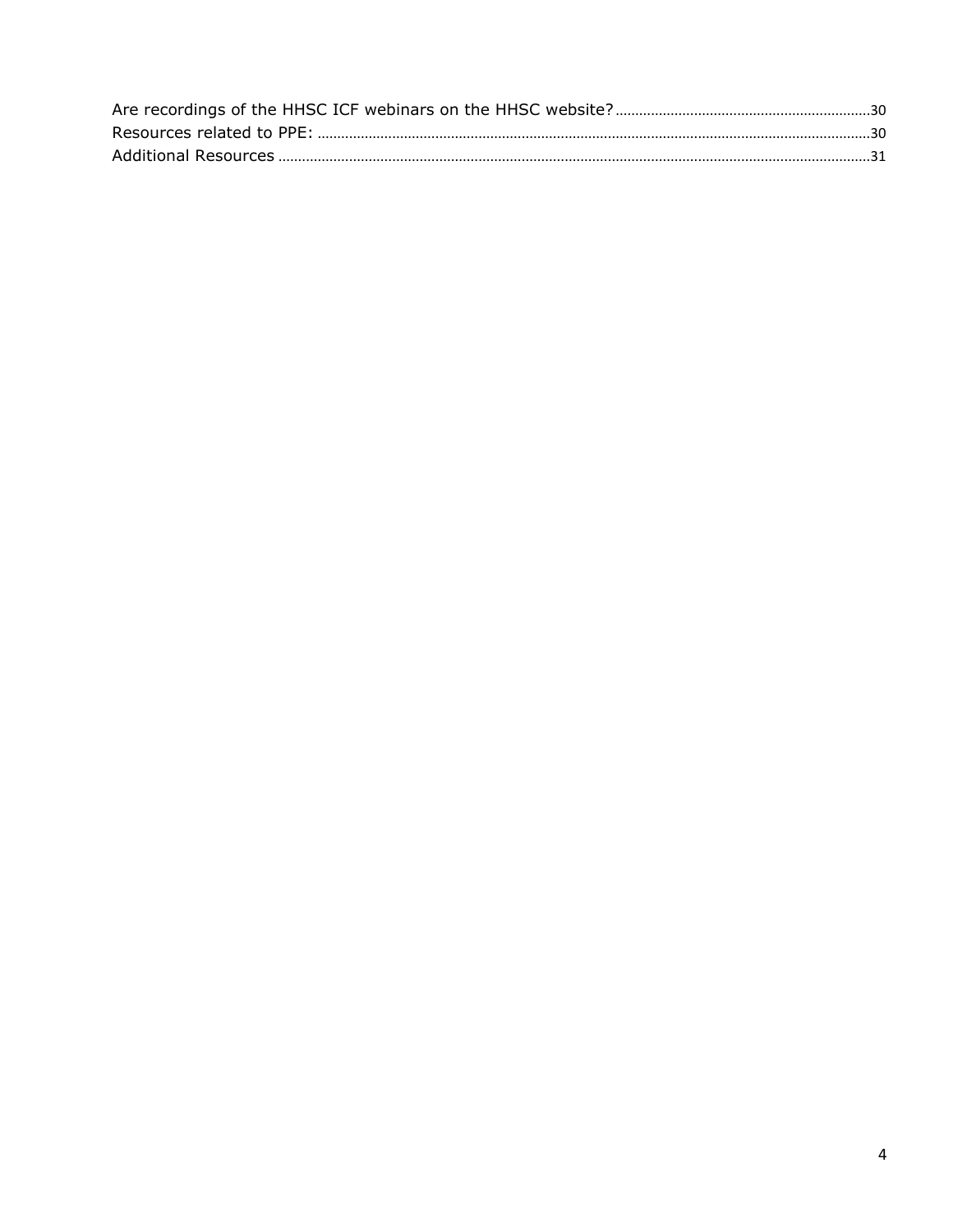### <span id="page-4-0"></span>**TABLE OF CHANGES**

| <b>Date</b> | <b>Change</b>                                                                                                                                                            | <b>Comments</b>                                                                                                                                                                              |
|-------------|--------------------------------------------------------------------------------------------------------------------------------------------------------------------------|----------------------------------------------------------------------------------------------------------------------------------------------------------------------------------------------|
| 4/1/2021    | Rearranged sections. Added "Quarantine" section.<br>Changes to pages 7, 9, 11, 12, 13, 14, 15, 16, 18,<br>19, 20, 21, 22, 23, 24, 25, 28, 30, 31                         | Edited to include new revised<br><b>Expansion of Reopening Visitation</b><br>Requirements rules                                                                                              |
| 7/29/2021   | Changes to pages 6, 7, 8, 9, 10, 11, 12, 16, 25, 27,<br>and 29.                                                                                                          | Edited to include the most<br>updated guidance from HHSC and<br>CDC.                                                                                                                         |
| 10/05/2021  | Updated resource information and changes to CDC<br>quarantine guidance. Added CMS QSP 21-21<br>information. Changes to pages 13, 19, 26, 29, 30, 31,<br>and 32.          | Edited<br>include<br>to<br>current<br>information<br>for<br>testing,<br>vaccination, funding and general<br>resources as well as changes to<br>CDC quarantine guidance and CMS<br>QSO 21-21. |
| 10/26/2021  | Changes to pages 17, 19, 20, 21, and 25                                                                                                                                  | Edited to include revised COVID-19<br>Expansion of Reopening Visitation<br><b>Emergency Rules for ICFs/IID</b>                                                                               |
| 12/07/2021  | Changes to page 8                                                                                                                                                        | Edited to include revised ICF<br>Provider<br>COVID-10<br>Response<br>Mitigation Rules for ICFs/IID                                                                                           |
| 1/7/2022    | Changes to pages 12, 16, 26, and 27.                                                                                                                                     | Changes made to reflect the most<br>updated CDC guidance.                                                                                                                                    |
| 1/14/2022   | Left additions from 1/7/2022 updated and made<br>additional changes to pages 12, 16-18, 24, 26-27,<br>28-29, and 34.                                                     | Changes made to reflect the most<br>updated guidance regarding<br>staffing shortages, testing supplies<br>and consolidation of group homes.                                                  |
| 4/18/2022   | Changes to pages 6, 7, 8, 11, 12, 19, 21, 22, 24, 25, 35,<br>and 48                                                                                                      | Edited to include revised ICF<br><b>COVID-10 Provider Response</b><br>Mitigation Rules for ICFs/IID and<br>updates to information regarding<br>staffing shortages.                           |
| 5/5/2022    | Removed information for staffing shortage requests.                                                                                                                      |                                                                                                                                                                                              |
| 6/17/2022   | Revised visitation to reflect new rules in 26 TAC 570.611.<br>Removed the resource provided through TDEM for facility<br>cleaning and disinfection relating to COVID-19. | Changes made to reflect the new<br>visitation requirements for essential<br>caregivers, end of life, and religious<br>counselor visits.                                                      |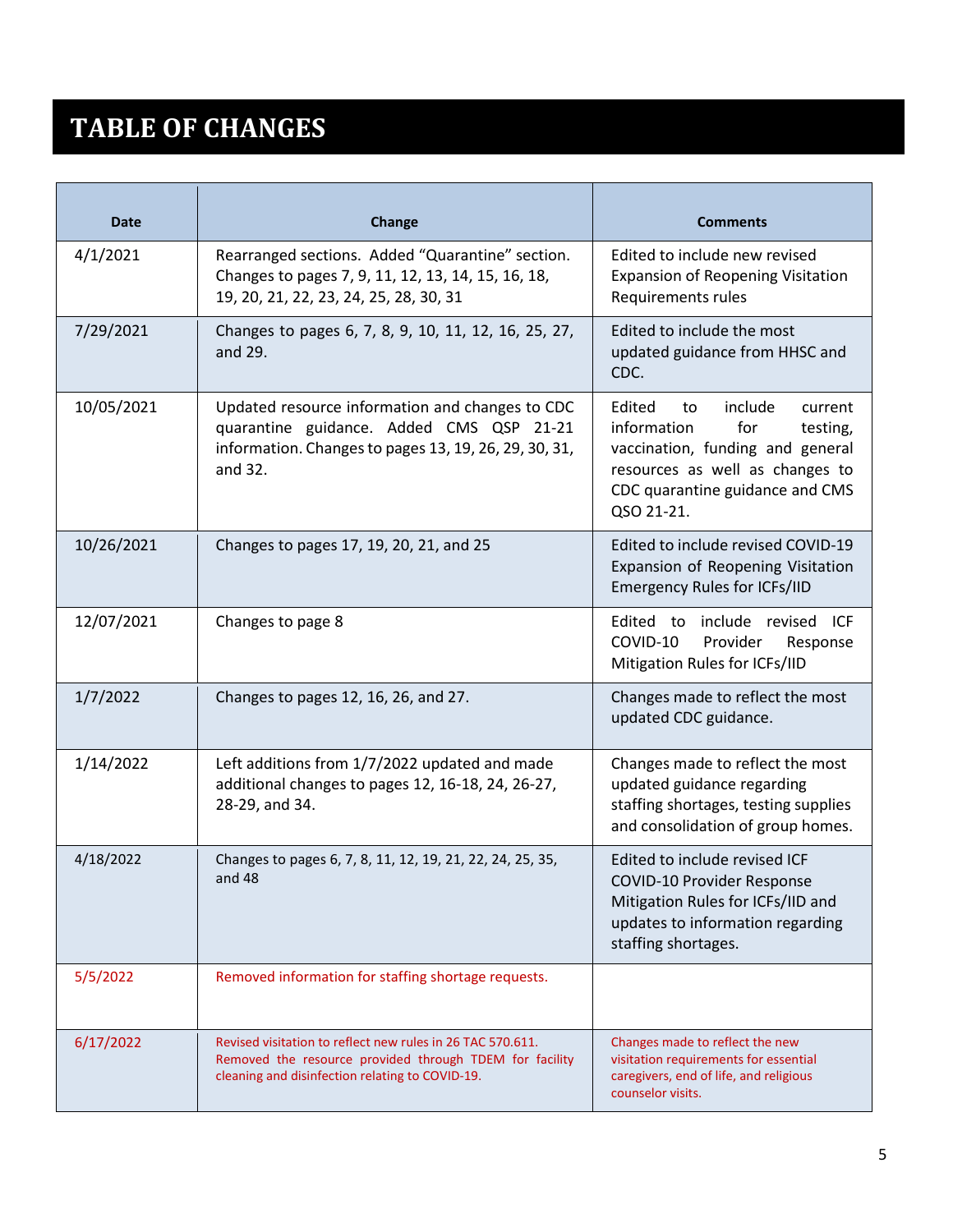# <span id="page-5-0"></span>**Infection Control and Personal Protective Equipment**

#### <span id="page-5-1"></span>What is the minimum cleaning schedule for a residence?

The CDC recommends that cleaning should be done "frequently" but provides no specific minimum cleaning schedule requirements.

#### <span id="page-5-2"></span>What documentation regarding cleaning and disinfecting procedures will be required in the home?

ICF surveyors will request documentation pertaining to infection control policies, including staff training and implementation of appropriate policies.

<span id="page-5-3"></span>How can an ICF provider determine if a disinfectant product will actually kill the COVID-19 virus?

[List N o](https://www.epa.gov/pesticide-registration/list-n-disinfectants-use-against-sars-cov-2)n the Environmental Protection Agency's website contains disinfectants for use against COVID-19. A provider can search the list by entering the product's EPA registration number, which is found on the product's label.

#### <span id="page-5-4"></span>There are so many hand sanitizers available. Are they all safe and effective? No. The Food and Drug Administration (FDA) has posted updates on hand sanitizers [consumers should not use. H](https://www.fda.gov/drugs/drug-safety-and-availability/fda-updates-hand-sanitizers-consumers-should-not-use)and sanitizers must have a final concentration of 80% ethanol or 75% isopropyl alcohol to be effective against COVID-19.

#### <span id="page-5-5"></span>Do staff members and individuals have to wear face masks?

The ICF must develop and enforce policies and procedures for infection control. The written standards, policies, and procedures for the facility's infection prevention and control program must include standard and transmission-based precautions to prevent the spread of COVID-19 and other infectious diseases. An ICF may use DSHS, CDC guidance and the CMS QSO 21-14 to help develop facility policy.

#### <span id="page-5-6"></span>How do providers get more personal protective equipment (PPE)?

Providers should first try to get PPE through their normal supply chain or through other available resources. Some resources are local partners or stakeholders, the Public Health Region, Healthcare Coalition, or Regional Advisory Councils.

If an provider cannot get PPE from vendor(s) and have exhausted all other options, they should contact the [Regional](https://dshs.texas.gov/emstraumasystems/etrarac.shtm) [Advisory Council f](https://dshs.texas.gov/emstraumasystems/etrarac.shtm)or their service area. Additionally, the Texas Division of Emergency Management (TDEM):<https://tdem.texas.gov/> can assist. ICF providers should also document any attempts they make at obtaining PPE.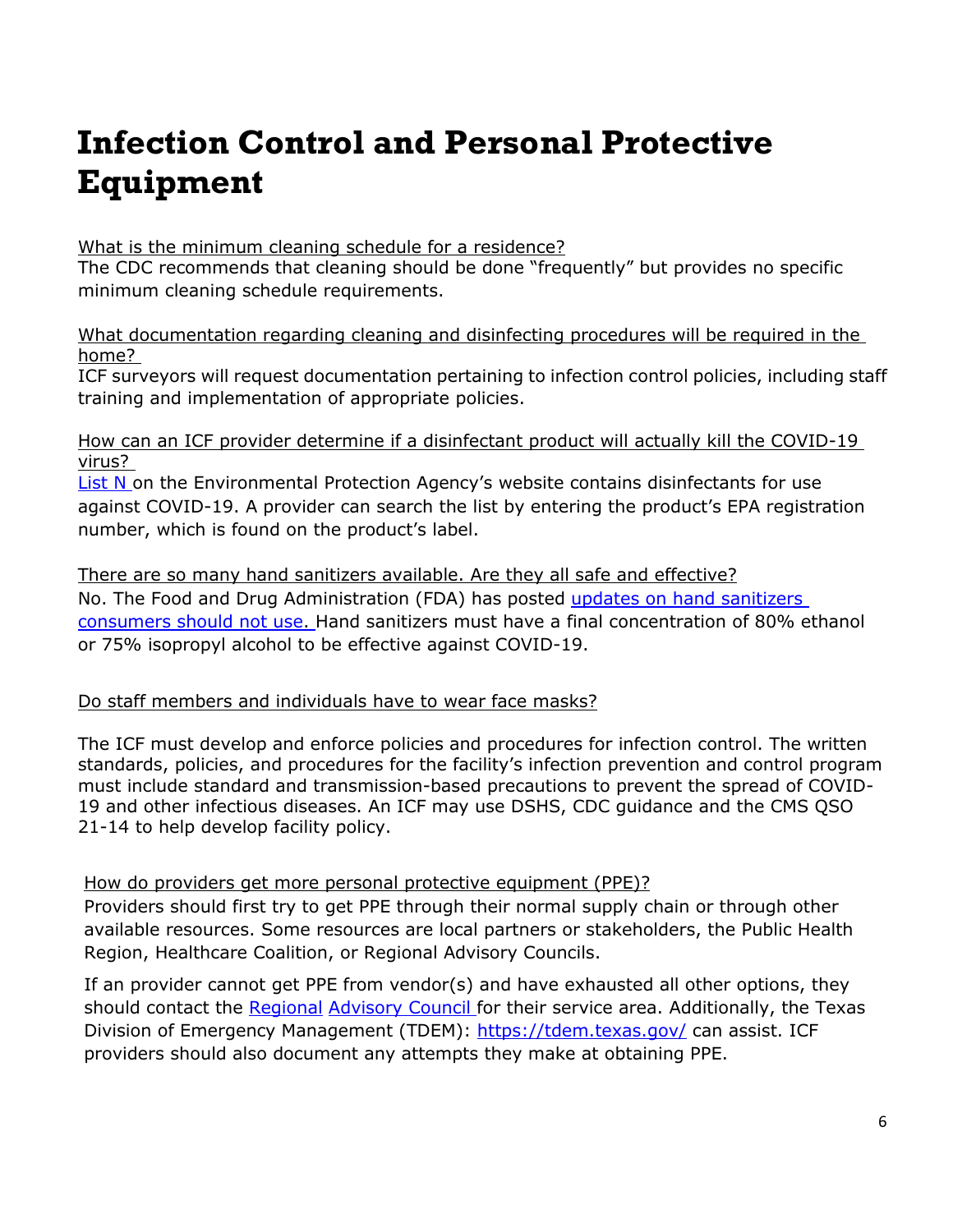#### <span id="page-6-0"></span>What do you mean by full PPE?

As per the CDC, full PPE means gloves, gown, surgical or procedure mask, and face shield or goggles. If the client is positive for COVID- 19 or suspected positive, then an N95 respirator is used instead of a surgical or procedure mask.

#### <span id="page-6-1"></span>When should staff wear full PPE?

Staff must wear appropriate PPE based on the cohort with which they work.

#### <span id="page-6-2"></span>In the absence of N95 respirator availability, can KN95 respirators be used in the care of clients with confirmed or suspected COVID-19?

The FDA issued an emergency use authorization (EUA) for certain KN95 respirators. Agencies can use a KN95 respirator in the care of clients with confirmed or suspected COVID-19 if the respirator is listed on [Appendix A: Authorized](https://www.fda.gov/medical-devices/coronavirus-disease-2019-covid-19-emergency-use-authorizations-medical-devices/personal-protective-equipment-euas#appendixa) [Imported, Non-NIOSH](https://www.fda.gov/medical-devices/coronavirus-disease-2019-covid-19-emergency-use-authorizations-medical-devices/personal-protective-equipment-euas#appendixa)  [Approved Respirators Manufactured in China \(Updated: August 14, 2020\).](https://www.fda.gov/medical-devices/coronavirus-disease-2019-covid-19-emergency-use-authorizations-medical-devices/personal-protective-equipment-euas#appendixa)

#### <span id="page-6-3"></span>Do individuals need to wear a mask when not in their bedrooms?

[Executive Order GA-36](https://gov.texas.gov/uploads/files/press/EO-GA-36_prohibition_on_mandating_face_coverings_response_to_COVID-19_disaster_IMAGE_05-18-2021.pdf) prohibits governmental entities, such as HHSC, from mandating face coverings in response to the COVID-19 disaster.

The ICF must develop and enforce policies and procedures for infection control. An ICF may use DSHS, CDC guidance, and the CMS QSO 21-14 to help develop facility policy.

#### <span id="page-6-4"></span>If individuals live in the same house, do they need to physical distance?

As per the most updated DSHS and CDC guidance:

- If all individuals around the home or van are fully vaccinated, then they may choose to have close contact.
- If unvaccinated individuals are present, then unvaccinated individuals should physically distance from others.

An ICF must develop and implement policies regarding infection control.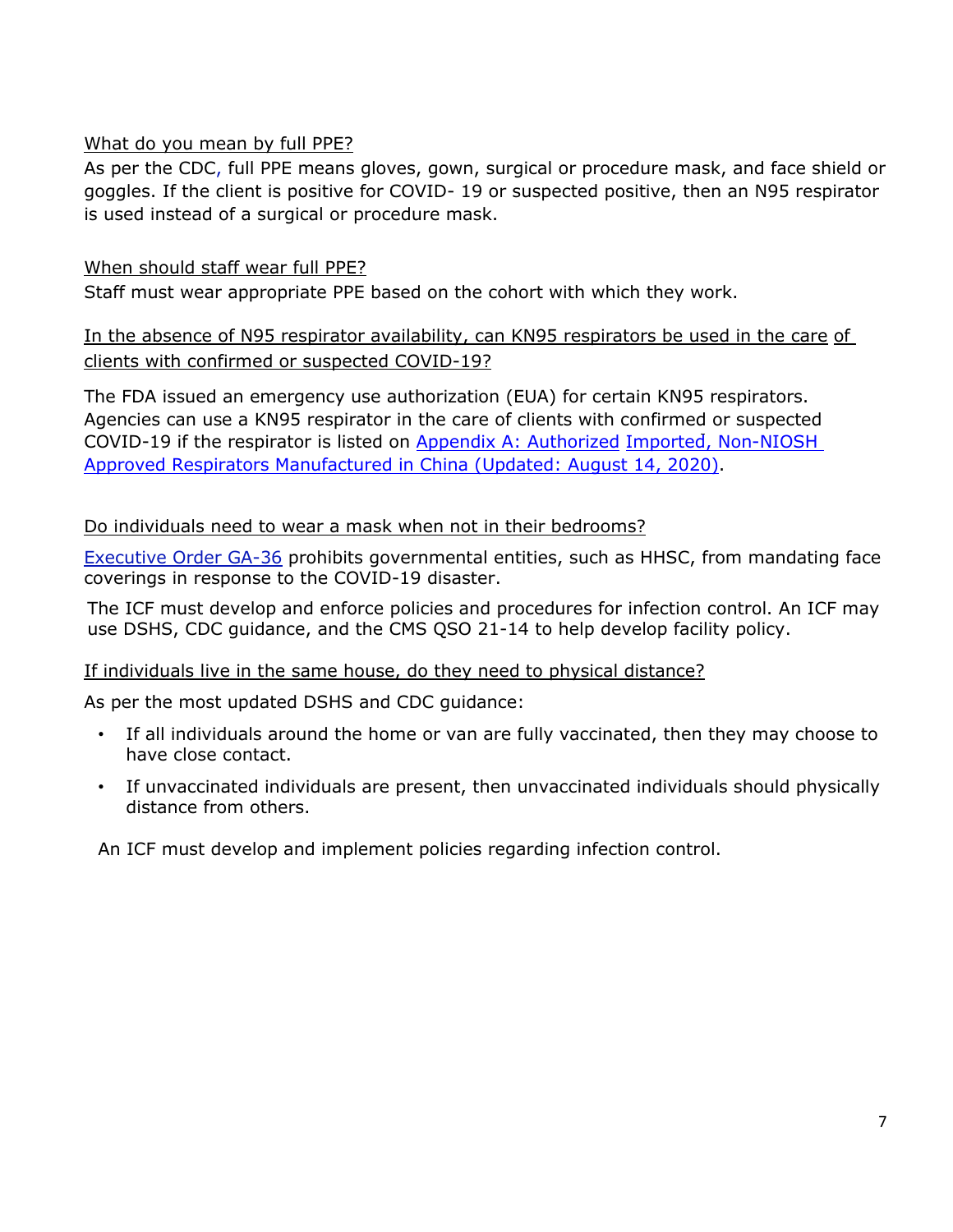### <span id="page-7-0"></span>**COVID-19 Screening and Documentation**

#### <span id="page-7-1"></span>What is the HHSC guidance on screening criteria?

An intermediate care facility must screen all individuals, staff, and people who come to the facility in accordance with the following criteria:

- fever, defined as a temperature of 100.4 Fahrenheit and above, or signs or symptoms of a respiratory infection, such as cough, shortness of breath, or sore throat;
- other signs or symptoms of COVID-19, including chills, new or worsening cough, shortness of breath or difficulty breathing, fatigue, muscle or body aches, headache, new loss of taste or smell, sore throat, congestion or runny nose, nausea or vomiting, or diarrhea;
- any other signs and symptoms as outlined by the CDC in Symptoms or Coronavirus at cdc.gov;
- contact in the last 14 days with someone who has a confirmed diagnosis of COVID-19, is under investigation for COVID-19, or is ill with a respiratory illness, regardless of whether the person is fully vaccinated, unless the person is entering the facility to provide critical assistance; or
- testing positive for COVID-19 in the last 10 days.

An ICF must screen each employee or contractor using the screening criteria above before entering the facility at the start of their shift.

The provider must screen individuals upon admission or readmission using the screening criteria above.

A provider must also screen individuals according at least once a day for the following:

- fever, defined as a temperature of 100.4 degrees Fahrenheit and above;
- signs or symptoms of COVID-19, including chills, cough, shortness of breath or difficulty breathing, fatigue, muscle or body aches, headache, new loss of taste or smell, sore throat, congestion or runny nose, nausea or vomiting, or diarrhea;
- any other signs and symptoms as outlined by CDC in Symptoms of Coronavirus at cdc.gov; and
- contact in the last 14 days with someone who has a confirmed diagnosis of COVID-19, is under investigation for COVID-19, or is ill with a respiratory illness.

<span id="page-7-2"></span>What constitutes a positive screening? When someone meets only one criterion/symptom (such as a cough with no other symptoms) or when they meet multiple criteria? Any single criterion that is met results in a positive screening. Please note that a screening needs to be based on any of the symptoms that are NEW to the person being screened. People can experience some of the listed symptoms on a regular basis. The screening should only identify NEWLY experienced symptoms, as in those within the last 48 hours.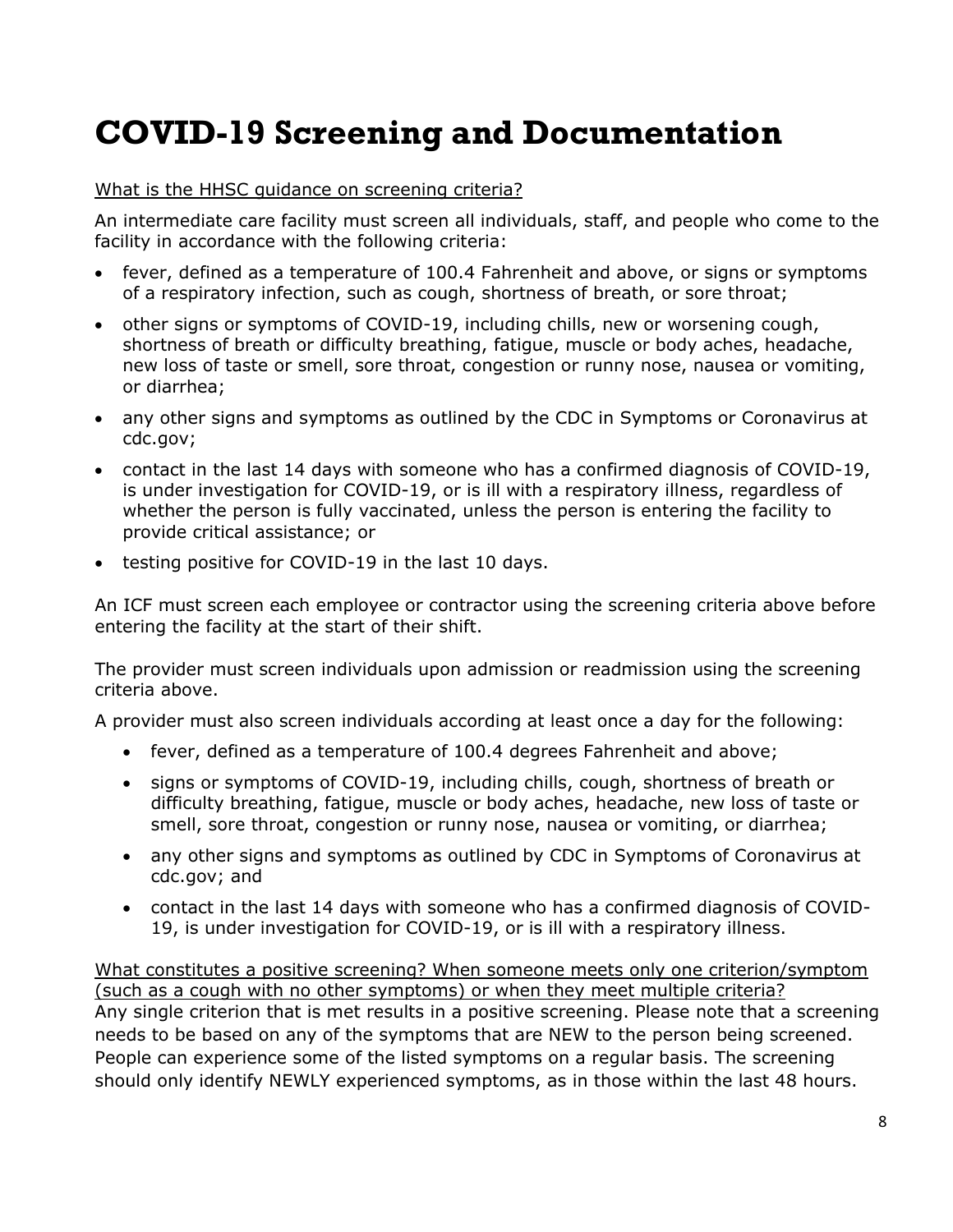<span id="page-8-0"></span>What is the purpose of screening?

The purpose and the timing of the screenings are to prevent the potential spread of COVID-19 among staff and individuals.

<span id="page-8-1"></span>Does screening for the staff and individuals need to be documented every time it occurs? Yes. Every required screening must be documented.

<span id="page-8-2"></span>Are staff required to take a surveyor's temperature before entering the home? The screening requirements pertain to all ICF residences, which includes staff. One of the requirements is that the service provider screen for a fever, which is best determined by taking the person's temperature. For staff, that includes being screened at least once per shift.

<span id="page-8-3"></span>Will a new enrollment need to have a COVID-19 test prior to placement visits? HHSC is not requiring COVID-19 tests prior to pre-placement visits. However, screening prior to entry must be completed.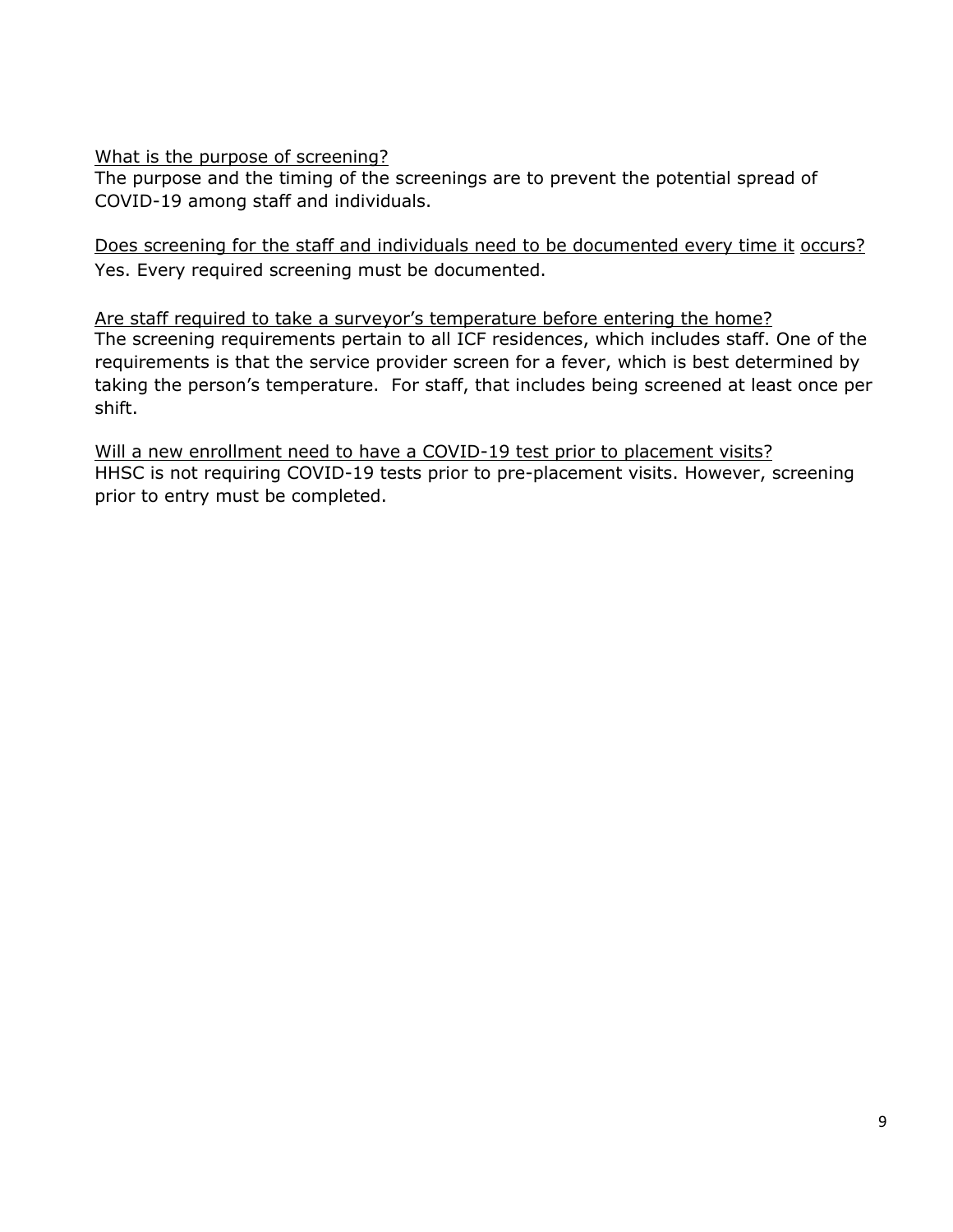### <span id="page-9-0"></span>**Individuals Leaving the Home**

#### <span id="page-9-1"></span>Can an individual leave the home if they choose to?

A individual is not prohibited from leaving the facility. However, the ICF has a responsibility to ensure the individual is making an informed decision. Specifically, the ICF must ensure the individual understands the risks and benefits of spending time in the community, including the potential risk for being exposed to or contracting COVID-19.

<span id="page-9-2"></span>Can an individual who is COVID positive be restricted from activities outside the home? If individuals test positive for COVID-19, they are highly encouraged to follow all isolation recommendations from their physician, local public health authority, DSHS, and the CDC to reduce the risk of spread.

Facilities should provide increased education and training on infection control procedures. If an individual refuses to comply with doctor's orders, an IDT meeting can be held to discuss options to best meet the health and safety needs of the individual. The facility should document the additional training and support provided to assist the individual in maintaining proper isolation.

<span id="page-9-3"></span>Can individuals attend day habilitation?

Yes, an individual may attend day habilitation if they choose to do so.

#### <span id="page-9-4"></span>What actions must a provider take if an individual chooses to leave (i.e., for a family visit, to work, day habilitation or otherwise)?

Individuals taking social excursions outside the facility should still be educated about potential risks of public settings, particularly if they have not been fully vaccinated, and reminded to avoid crowds and poorly ventilated spaces.

They should be encouraged and assisted with adherence to all recommended infection prevention and control measures, physical distancing, and hand hygiene.

If they are visiting friends or family in their homes, they should follow CDC recommendations for visiting with others in private settings as described in the [Interim](https://www.cdc.gov/coronavirus/2019-ncov/vaccines/fully-vaccinated-guidance.html)  [Public Health Recommendations for Fully Vaccinated People.](https://www.cdc.gov/coronavirus/2019-ncov/vaccines/fully-vaccinated-guidance.html)

For individuals who leave a facility to go out into the community, the facility will have to determine if the individual meets any of the criteria for "unknown COVID-19 status," which include:

- spending one or more nights away from the facility; or
- having exposure or close contact with a person who is COVID-19 positive; or
- having exposure or close contact with a person who is exhibiting symptoms of COVID-19 while awaiting test results.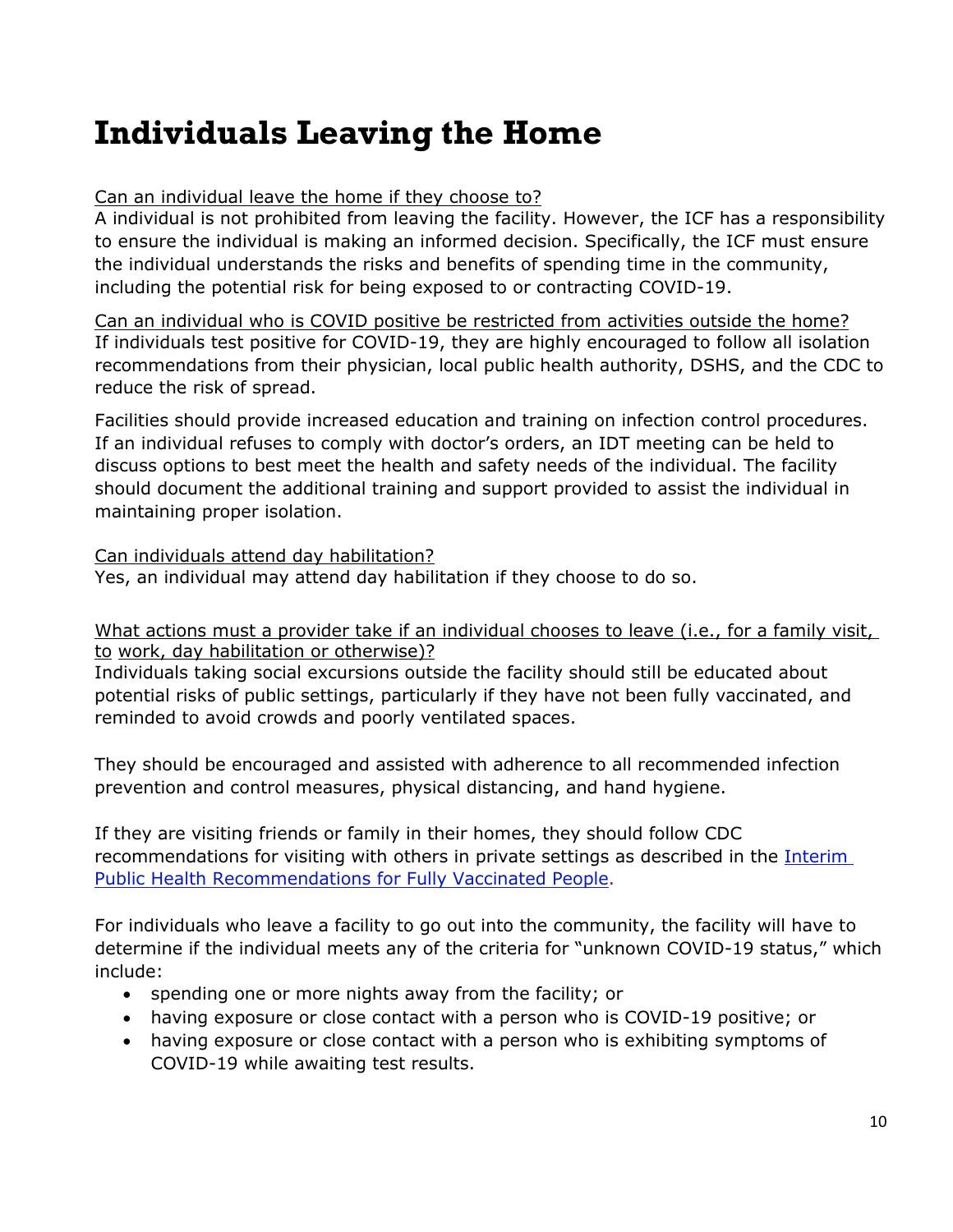Note: If the individual meets any of these criteria the individual will need to quarantine upon return to the facility according to DSHS and CDC guidelines. An individual who is fully vaccinated for COVID-19 or recovered from COVID-19 is not considered to have unknown COVID-19 status.

See the [Quarantine](#page-12-0) section for more information related to quarantine and DSHS and CDC guidance.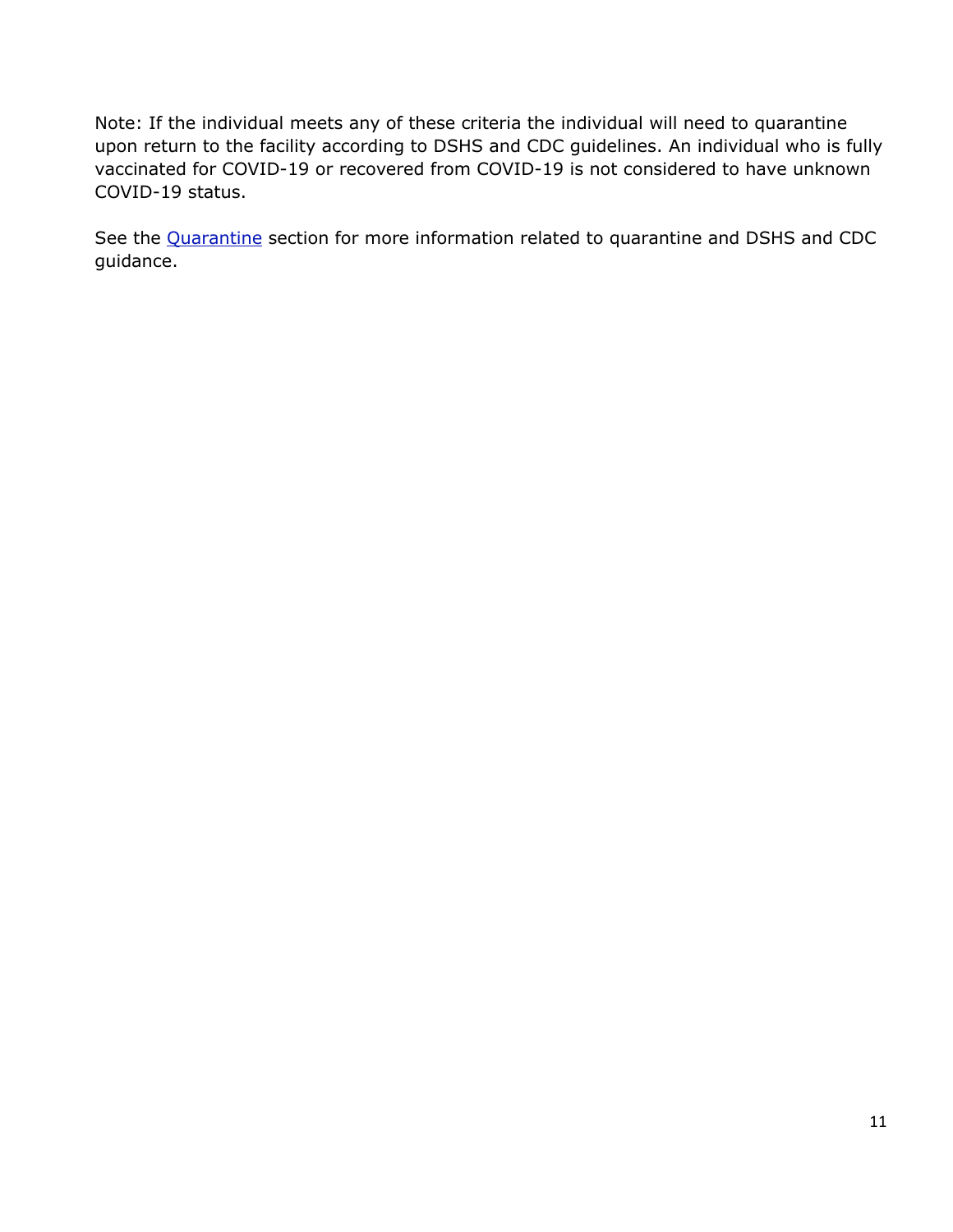### <span id="page-11-0"></span>**Activities: Holidays & Beyond**

<span id="page-11-1"></span>Can facilities plan group activities?

As per the most updated DSHS and CDC guidance, the following apply.

- If all individuals participating in the communal dining (or group activity) are fully vaccinated, then they may choose to have close contact.
- If unvaccinated individuals are present, then unvaccinated individuals should physically distance from others.

Per CMS, DSHS and CDC, the safest approach is for everyone, regardless of vaccination status, to wear a face covering or mask while in communal areas of the facility.

#### <span id="page-11-2"></span>Can facilities use volunteers?

Facilities may use volunteers to provide supplemental tasks to the facility, such as assisting with cleaning and sanitizing. Facilities may also use volunteers to host or assist with facility-coordinated group activities (e.g., high school choir, bingo with individuals, book club). However, the facility cannot rely on volunteers in lieu of paid staff to fill required staff positions and perform direct care services.

- Volunteers that enter a facility to provide supplemental tasks must receive training on infection prevention and control standards and all other training provided to volunteers prior to the COVID-19 public health emergency.
- Volunteers that only enter a facility to host or assist with facility-coordinated group activities must receive training on infection prevention and control standards.

#### <span id="page-11-3"></span>Can individuals receive deliveries (e.g., food, flowers, packages)?

Individuals may receive items from family members or otherwise have items delivered, including food, flowers, and packages. For items delivered outside of a personal visit, ICFs should designate an area outside of the facility to receive deliveries. ICF staff would retrieve the items, bring them inside, and disinfect them prior to delivering the items to the individuals. Facilities should follow CDC guidance for appropriate disinfecting guidelines, depending on what the items are.

For handling non-food items, CDC recommends hand washing after handling items delivered or after handling mail. Per CDC, although COVID-19 can survive for a short period on some surfaces, it is unlikely to be spread from domestic or international mail, products or packaging. It may be possible to get COVID-19 by touching an object that has the virus on it and then touching your mouth, nose, or eyes, but this is not thought to be the main way the virus spreads.

An important thing to remember is that individuals have a right to privacy with their mail per federal and state rule.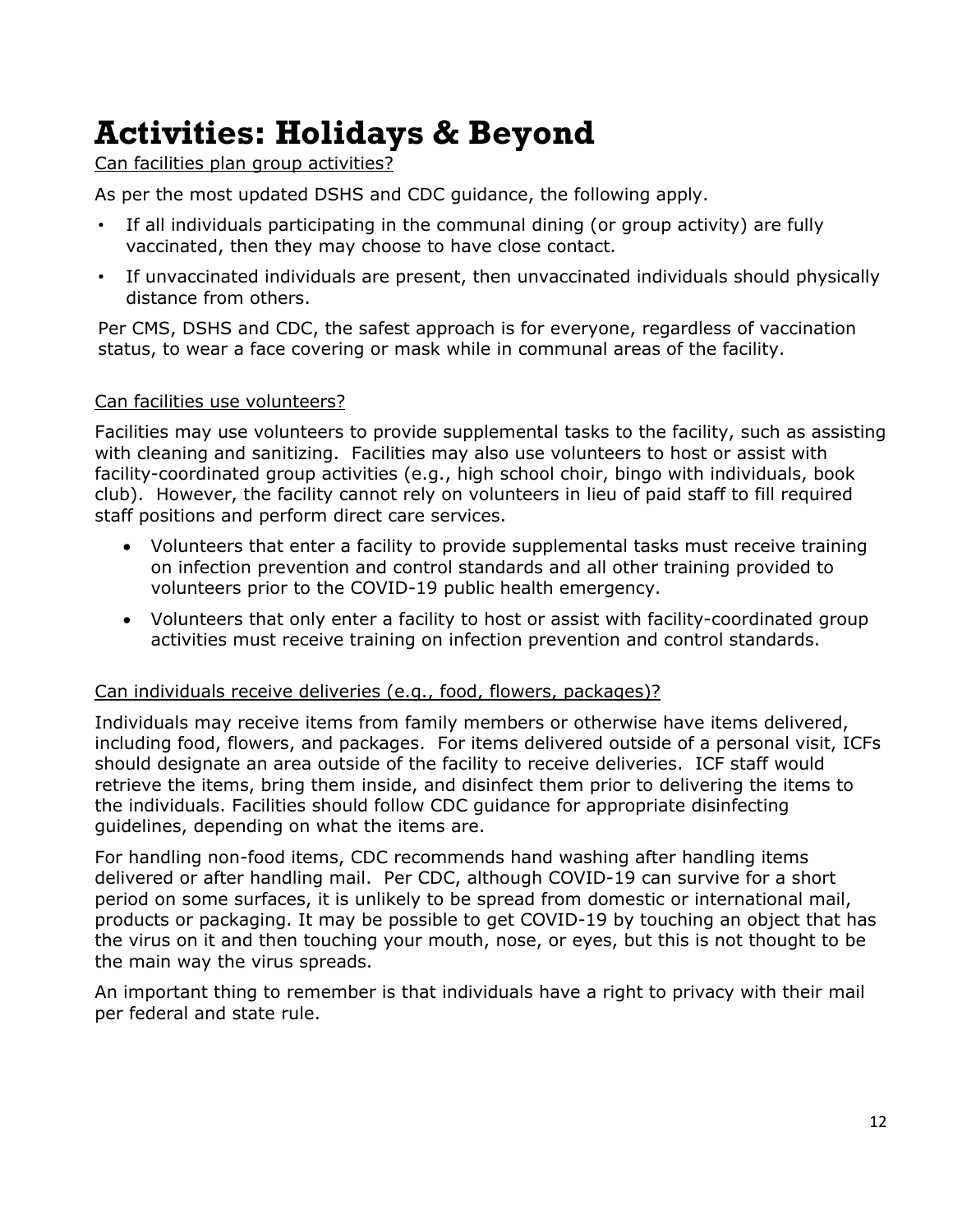# <span id="page-12-0"></span>**Quarantine**

#### <span id="page-12-1"></span>Do individuals who have been vaccinated against COVID-19 have to be quarantined?

CDC guidance has revised the quarantine time frame and its [Infection Control After](https://www.cdc.gov/coronavirus/2019-ncov/hcp/infection-control-after-vaccination.html)  [Vaccination](https://www.cdc.gov/coronavirus/2019-ncov/hcp/infection-control-after-vaccination.html) recommendation related to quarantine and individuals who are vaccinated for COVID-19.

According to the CDC, a fully vaccinated person refers to someone who is:

- at least 2 weeks following receipt of the second dose in a 2-dose series, or
- at least 2 weeks following receipt of one dose of a single-dose vaccine

The CDC now recommends the following for *asymptomatic individuals who are fully vaccinated*:

Quarantine is no longer recommended for asymptomatic fully vaccinated individuals who were exposed to COVID-19 or those individuals who have had COVID-19 infection in the prior 90 days. This includes new admissions, readmissions, and individuals who have been gone overnight. These individuals may be admitted into or return to the COVID-19 negative cohort.

Reminder: There may be circumstances when Transmission-Based Precautions (quarantine) for these individuals might be recommended (e.g., individual is moderately to severely immunocompromised, if the initial diagnosis of COVID-19 might have been based on a false positive test result).

Do individuals need to be quarantined for 14-days every time they leave their residence? An individual who leaves the facility, who is not gone overnight and who did not have contact with others who may potentially have COVID-19 or are confirmed to have COVID-19, does not have to be quarantined upon returning to the facility.

Quarantine is no longer recommended for individuals who leave the facility and returned when they have been fully vaccinated against COVID-19.

For *individuals who are not fully vaccinated for COVID-19,* please note that while the CDC still endorses a 14-day quarantine period, they offer options to reduce quarantine time. Local public health authorities make the final decisions about how long quarantine should last (or DSHS region if there is no local health department), based on local conditions and needs. Options for reduced quarantine include:

- Stopping quarantine after day 10 without testing
- Stopping quarantine after day 7 after receiving a negative test result (test must occur on day 5 or later)

A provider may choose to follow the new CDC guidance related to a shortened quarantine period. Consult with your local health department on if either of these quarantine options may be used with facility staff and individuals.

Note: Individuals stopping quarantine should continue to be watched for symptoms until 14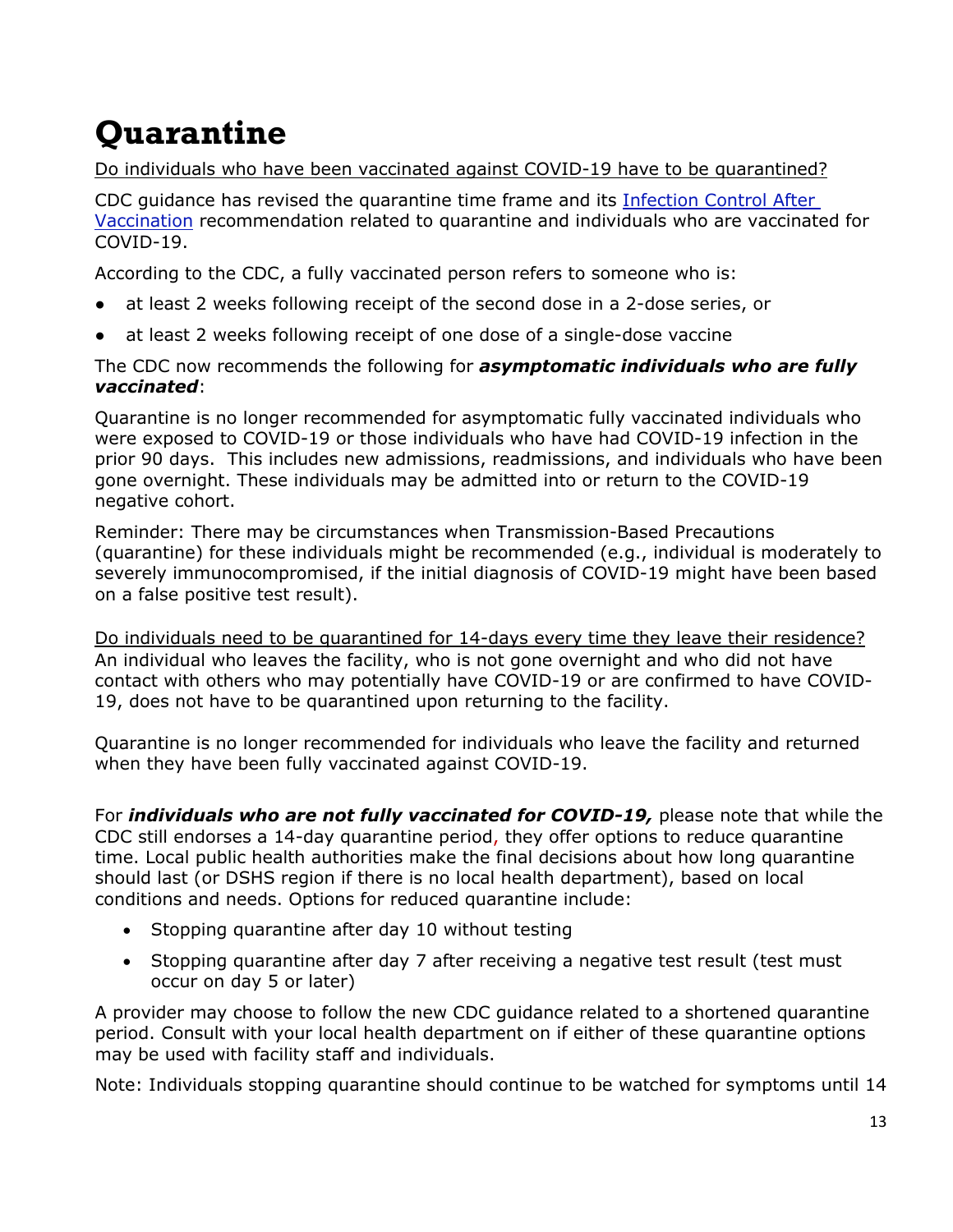days after exposure. If they have symptoms, then they should immediately be isolated and the local public health authority or healthcare provider should be contacted. Follow all recommendations from the CDC on when to quarantine.

#### <span id="page-13-0"></span>Can an individual be tested for COVID-19 to shorten the quarantine period?

The CDC revised its guidance regarding quarantine time frame. While the CDC still endorses a 14-day quarantine period, the CDC now recommends two additional options for how long quarantine should last. Based on local availability of viral testing, for people without symptoms quarantine can end:

- On day 10 without testing, or
- On day 7 after receiving a negative test result (the test must occur on day 5 or later).

[CDC guidance](https://www.cdc.gov/coronavirus/2019-ncov/more/scientific-brief-options-to-reduce-quarantine.htmlhttps:/www.cdc.gov/coronavirus/2019-ncov/more/scientific-brief-options-to-reduce-quarantine.html) has revised the quarantine time frame and its [Infection Control After](https://www.cdc.gov/coronavirus/2019-ncov/hcp/infection-control-after-vaccination.html)  [Vaccination](https://www.cdc.gov/coronavirus/2019-ncov/hcp/infection-control-after-vaccination.html) recommendation related to quarantine and individuals who are vaccinated for COVID-19.

<span id="page-13-1"></span>If an individual has recovered from COVID-19 and is still within 90 days of illness onset, is he or she required to quarantine upon return to the facility?

If a individual recently tested positive for COVID-19 and has met the criteria for the discontinuation of transmission-based precautions, the individual does not need to be quarantined upon readmission to the facility for the remainder of this 90-day period, if the individual remains asymptomatic.

HHSC and DSHS recommend that all individuals who are positive for COVID-19 stay in isolation until they meet the criteria for the [discontinuation of transmission-based](https://www.cdc.gov/coronavirus/2019-ncov/hcp/disposition-hospitalized-patients.html)  [precautions.](https://www.cdc.gov/coronavirus/2019-ncov/hcp/disposition-hospitalized-patients.html) These criteria indicate that at least 10 days must pass before an individual can stop self-isolation. In some cases, up to 20 days might be needed before transmissionbased precautions can be discontinued. Individuals with persistent symptoms, special health conditions, or immunocompromised status might need a longer isolation period than the 10-day minimum.

Once the individual has recovered by meeting all criteria to discontinue isolation, it is not necessary to quarantine the individual upon return to the facility.

DSHS and CDC indicates that people who have tested positive for COVID-19 do not need to quarantine or get tested again for up to 90 days *as long as they remain asymptomatic*. Therefore, if a individual has recovered from COVID-19 within the previous 90 days, he or she does not have to be quarantined. The individual can return to the non-quarantine area of the facility (e.g., cold zone or COVID-19 negative cohort area) upon admission, readmission, or return to the facility.

The facility still needs to consider what additional precautions it should take for such individuals, such as whether staff will wear full PPE when caring for individuals who have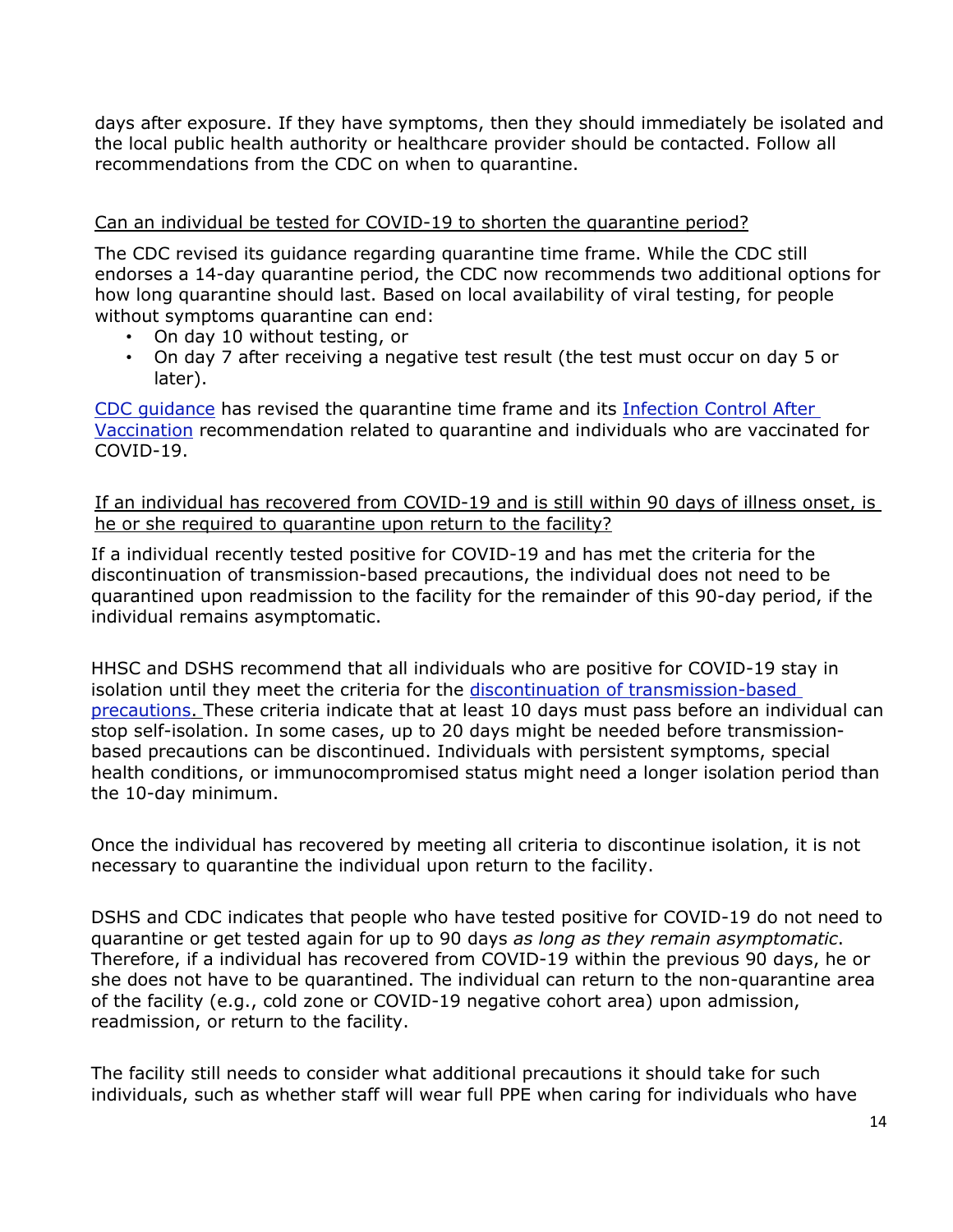recently recovered from COVID-19. The facility also can quarantine these individuals out of an abundance of caution if it has reasonable health and safety concerns. Additionally, as the individual approaches 90 days since illness onset, the facility should consider recent actions or interactions of the individual, such as participation in high-risk activities or contact with persons who are confirmed or suspected of having COVID-19. This will help the facility determine the need for quarantine, as the 90-day timeframe is not an absolute guarantee against transmission and long-term care individuals are a high-risk population.

DSHS and CDC acknowledges that there is still uncertainty on contagiousness and susceptibility to reinfection with COVID-19. At this time, DSHS and CDC cannot say for certain that there is no chance of reinfection in the 90-day post recovery period. However, DSHS and CDC maintains that the risk of transmission in recovered persons is outweighed by the personal and societal benefits of avoiding unnecessary quarantine.

If a recovered individual experiences COVID-19 symptoms at any point during the 90-day post recovery period, he or she would need to be tested, quarantined, or isolated, depending on test result, as well as evaluated by an attending physician to determine whether it is a case of reinfection with COVID-19 or another illness.

Please see the CDC's [When to Quarantine](https://www.cdc.gov/coronavirus/2019-ncov/if-you-are-sick/quarantine.html) and [Reinfection](https://www.cdc.gov/coronavirus/2019-ncov/your-health/reinfection.html#:%7E:text=In%20general%2C%20reinfection%20means%20a,learning%20more%20about%20COVID%2D19.) for more information.

#### **Symptom-Based Strategy for Discontinuing Transmission-Based Precautions.**

*Individuals with [mild to moderate](https://www.cdc.gov/coronavirus/2019-ncov/hcp/disposition-hospitalized-patients.html#definitions) illness who are not severely immunocompromised:*

- 1. At least 10 days have passed *since symptoms first appeared***; and**
- 2. At least 24 hours have passed *since last* fever without the use of fever-reducing medications; **and**
- 3. Symptoms (e.g., cough, shortness of breath) have improved

Note: For individuals who are **not severely immunocompromised** and who were **asymptomatic** throughout their infection, Transmission-Based Precautions can be discontinued when at least 10 days have passed since the date of their first positive viral diagnostic test.

*Individuals with [severe to critical illness](https://www.cdc.gov/coronavirus/2019-ncov/hcp/disposition-hospitalized-patients.html#definitions) or who are severely immunocompromised1:*

- 1. At least 10 days and up to 20 days have passed *since symptoms first appeared;* **and**
- 2. At least 24 hours have passed *since last* fever without the use of fever-reducing medications; **and**
- 3. Symptoms (e.g., cough, shortness of breath) have improved.
- 4. Consider consultation with infection control experts.

Note: For **severely immunocompromised** individuals who were **asymptomatic** throughout their infection, Transmission-Based Precautions can be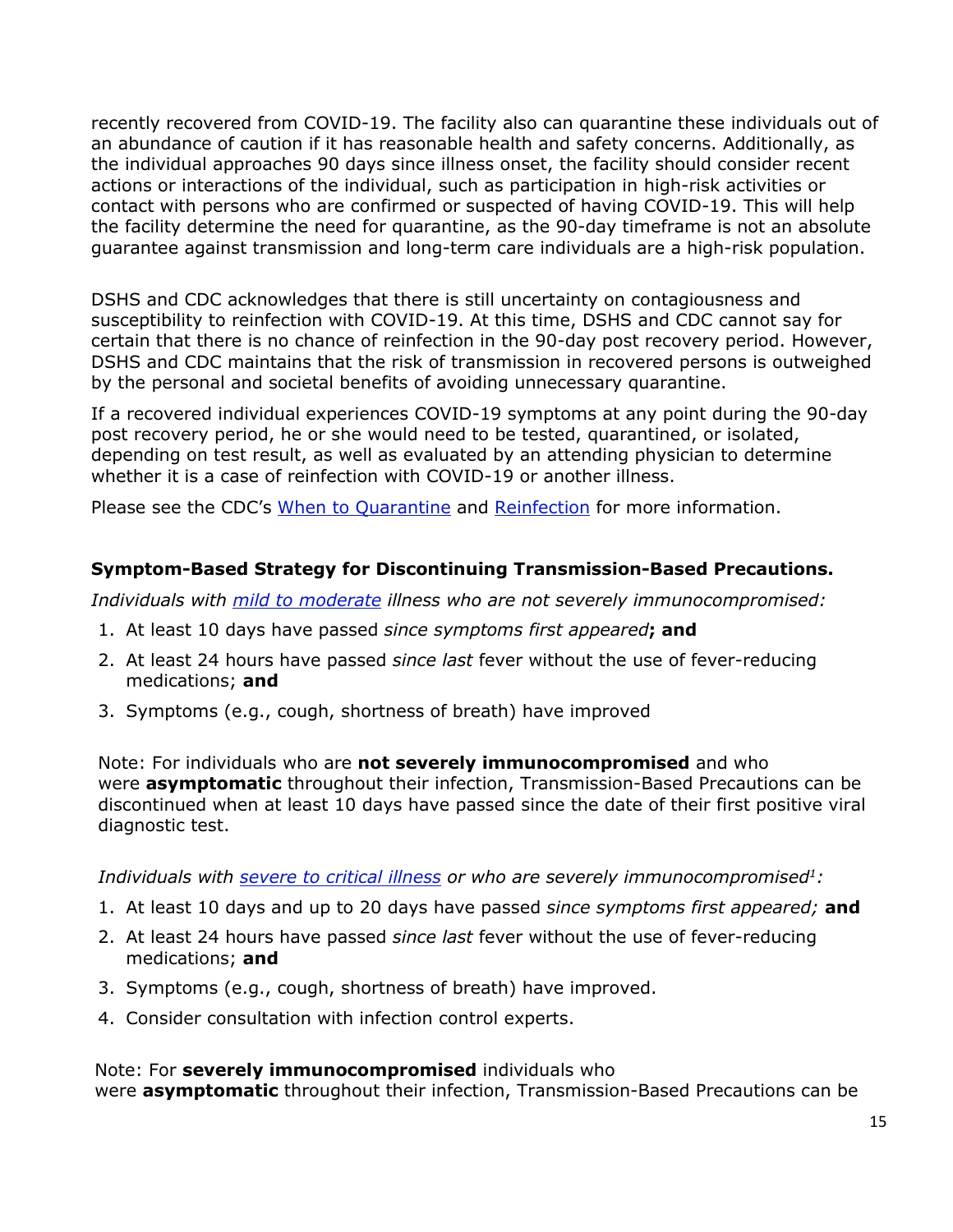discontinued when at least 10 days and up to 20 days have passed since the date of their first positive viral diagnostic test.

<span id="page-15-0"></span>What is the expectation for quarantine after an individual who had COVID-19 passes the 90-day time frame? Is it different for vaccinated and un-vaccinated individuals?

Even during the 90-day proposed immunity period, there is no guarantee that one will not get COVID-19.

According to the CDC's ["When to Quarantine,](https://www.cdc.gov/coronavirus/2019-ncov/if-you-are-sick/quarantine.html)" anyone who has surpassed their 90-day post recovery period after having had COVID-19 should still quarantine, if exposed to the virus, or symptomatic. The 90-day timeframe is not an absolute guarantee against transmission and long-term care individuals are a high-risk population.

#### <span id="page-15-1"></span>What quarantine options apply to staff?

The criteria for when an employee can return to work depends on whether the employee has symptoms of COVID-19 or has been diagnosed with COVID-19 and is in isolation, or whether the employee has been exposed to COVID-19 and requires quarantine.

Follow the CDC's [Potential Exposure at Work/Return to Work Criteria](https://www.cdc.gov/coronavirus/2019-ncov/hcp/return-to-work.html) when an employee has confirmed or probable COVID-19 and requires isolation.

To determine whether an employee had potential exposure at work to someone with confirmed COVID-19 and must be excluded from work and quarantined, read the CDC's [Potential Exposure at Work](https://www.cdc.gov/coronavirus/2019-ncov/hcp/guidance-risk-assesment-hcp.html) risk assessment tool.

Per the latest CDC guidance, DSP who have received all COVID-19 vaccine doses, including a booster dose, do not have to be restricted from work, as long as they have a negative antigen or PCR test on days 2 and days 5-7 after the exposure (day 0).

All other DSP who are not boosted (vaccinated or unvaccinated, including those within 90 days of prior infection) must quarantine for:

- at least 10 days since the date of exposure (day 0) and the DSP remains asymptomatic; OR
- at least 7 days since the date of exposure (day 0), the DSP remains asymptomatic, and the DSP tests negative via antigen or PCR test. The DSP should be tested within 48 hours prior to returning to work (in anticipation of testing delays).

The provider must determine what steps are necessary to protect the health and safety of the individual in quarantine, as well as the health and safety of other employees and individuals. If an employee returns to work following a reduced quarantine period, facilities can require the employee to wear full PPE regardless of where the individual works in the ICF, or limit work activities. Facilities can utilize other precautions or restrictions to minimize the risk of viral transmission.

<span id="page-15-2"></span>What is the return to work criteria for DSP with COVID-19?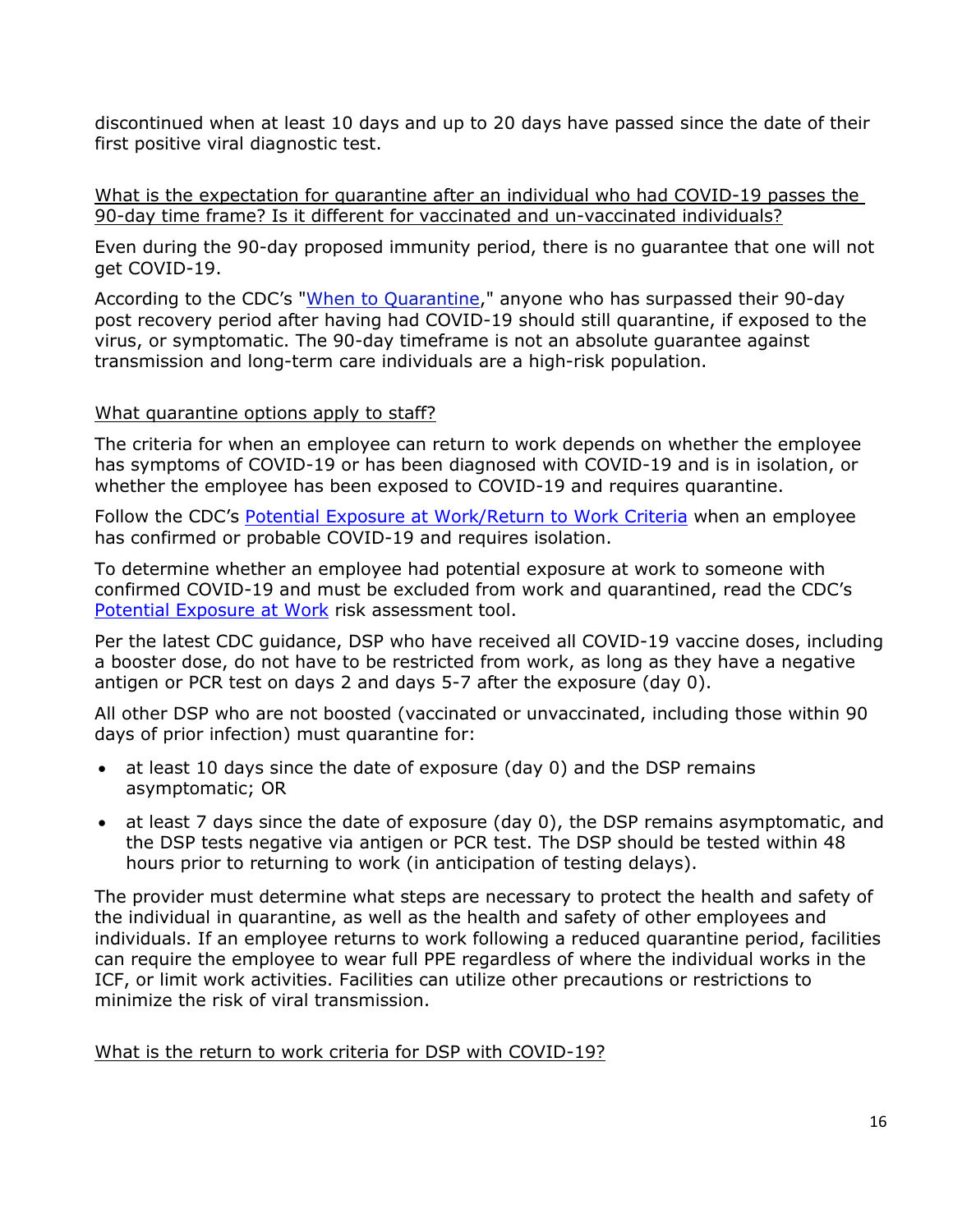DSP with mild to moderate illness who are not severely immunocompromised can return to work:

- At least 7 days if a negative antigen or PCR test is obtained within 48 hours prior to returning to work have passed since symptoms first appear (or 10 days if testing is not performed or if a positive test at day 5-7) **and**
- At least 24 hours have passed since last fever without the use of fever-reducing medications **and**
- Symptoms (e.g., cough, shortness of breath) have improved.

DSP with severe to critical illness and who are *not* moderately to severely immunocompromised can return to work:

- In general, when 20 days have passed since symptoms first appeared, and
- At least 24 hours have passed since last fever without the use of fever-reducing medications, and there is an improvement of symptoms.
- The test-based strategy as described for moderately to severely immunocompromised DSP can be used to inform the duration of isolation.

DSP who are moderately to severely immunocompromised may test positive beyond 20 days after symptom onset or, for those who are asymptomatic throughout their infection, the date of their first positive viral test:

- Use of a test-based strategy as described in Interim Guidance for Managing Healthcare Personnel can be used to inform the duration of isolation.
- Consultation with an infectious disease specialist or other expert and an occupational health specialist is recommended to determine when these HCP may return to work.

In some instances, a test-based strategy could be considered for discontinuing transmission-based precautions earlier than if the symptom-based strategy were used. A test-based strategy could also be considered for some DSP (e.g., those who are severely immunocompromised) in consultation with local infectious diseases experts if concerns exist about the DSP being infectious for more than 20 days.

The criteria for the test-based strategy are:

DSP who are symptomatic:

- Resolution of fever without the use of fever-reducing medications **and**
- Symptoms (e.g., cough, shortness of breath) have improved, **and**
- Results are negative from at least two consecutive PCR tests at least 24 hours apart

DSP who are not symptomatic: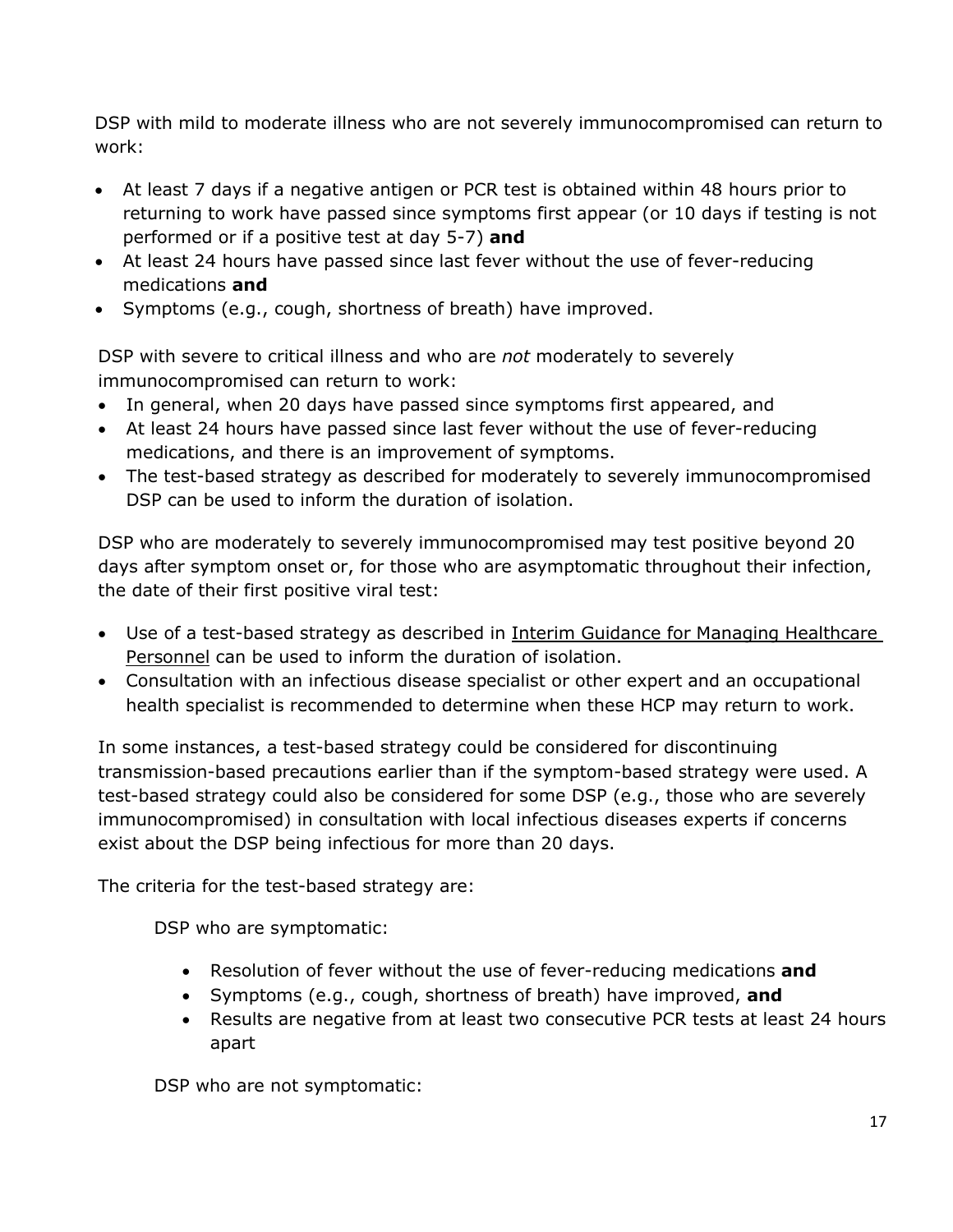• Results are negative from at least two consecutive PCR tests at least 24 hours apart.

Note: If the employee was diagnosed with a different illness (e.g., influenza) and was never tested for COVID-19, base their return to work on the criteria associated with that diagnosis.

<span id="page-17-0"></span>What is the return to work criteria for DSP with COVID-19 if they are asymptomatic and have received their booster vaccine dose?

DSP are considered "boosted" if they have received all COVID-19 vaccine doses, including a booster dose, as recommended by CDC. At this time, boosted staff with higher-risk exposures who are asymptomatic do not need to be restricted from work, as long as they test negative immediately (but not earlier than 24 hours after the exposure, and, if negative again 5-7 days after exposure).

Higher-risk exposure refers to exposure of an individual's eyes, nose, or mouth to material potentially containing COVID-19, particularly if present in the room for an aerosolgenerating procedure. This can occur when staff do not wear adequate personal protective equipment during care or interaction with an individual.

Work restrictions staff with higher-risk exposures should still be considered for:

- Staff who have underlying immunocompromising conditions (e.g., organ transplantation, cancer treatment).
	- $\circ$  These conditions might impact the level of protection provided by the COVID-19 vaccine. However, data on which immunocompromising conditions might affect response to the COVID-19 vaccine and the magnitude of risk are not available.
- Staff who have traveled.
	- o DSP with [travel](https://www.cdc.gov/coronavirus/2019-ncov/php/risk-assessment.html) or [community](https://www.cdc.gov/coronavirus/2019-ncov/php/public-health-recommendations.html) exposures should consult their occupational health program for guidance on need for work restrictions. In general, HCP who have had prolonged close contact with someone with COVID-19 in the community (e.g., household contacts) should be managed as described [for higher-risk](https://www.cdc.gov/coronavirus/2019-ncov/hcp/guidance-risk-assesment-hcp.html?CDC_AA_refVal=https%3A%2F%2Fwww.cdc.gov%2Fcoronavirus%2F2019-ncov%2Fhcp%2Freturn-to-work.html)  [occupational exposures.](https://www.cdc.gov/coronavirus/2019-ncov/hcp/guidance-risk-assesment-hcp.html?CDC_AA_refVal=https%3A%2F%2Fwww.cdc.gov%2Fcoronavirus%2F2019-ncov%2Fhcp%2Freturn-to-work.html)

Fully vaccinated and boosted people who do not quarantine should still watch for [symptoms of COVID-19](https://www.cdc.gov/coronavirus/2019-ncov/symptoms-testing/symptoms.html) for 14 days following an exposure. If they experience symptoms, they should be clinically evaluated for COVID-19, including testing for COVID-19, if indicated.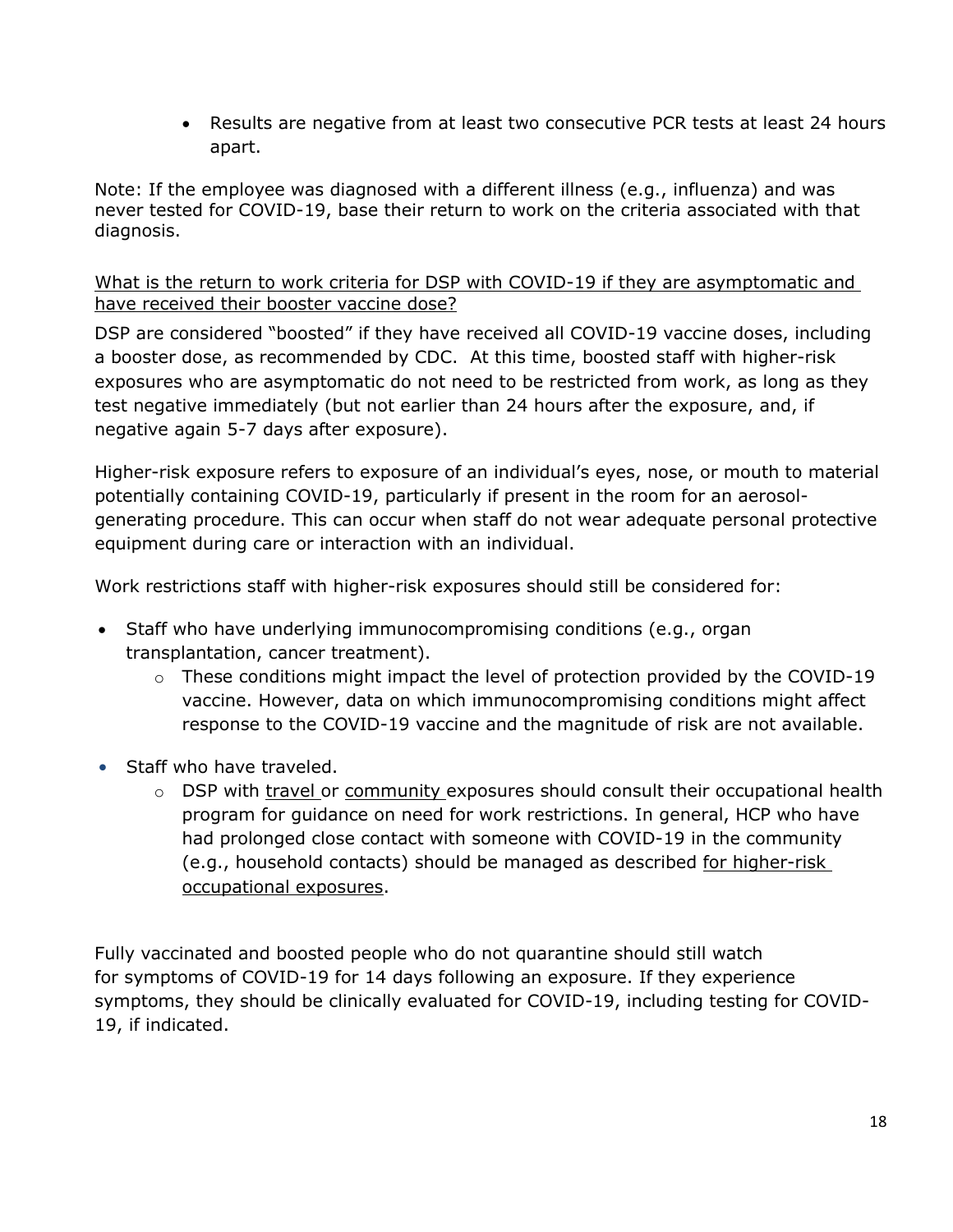### <span id="page-18-0"></span>**Visitation**

[HHSC ICF COVID-19 Expansion of Reopening Visitation Rules expired on June 16, 2022. However, effective June 1, 2022, HHSC adopted rules related to essential caregivers and in-person visitation of religious counselors. For more information about these rules see PL [2022-13.](https://www.hhs.texas.gov/sites/default/files/documents/pl2022-13.pdf)

ICFs may use a variety of resources to create policies and procedures to continue to allow visitation in their facilities including CMS QSO 21-14, DSHS, and CDC.]

#### <span id="page-18-1"></span>[What type of visits must an ICF allow?

In accordance with 26 TAC §570.611, during a declared disaster an ICF must permit:

- essential caregiver visits;
- a religious counselor to visit an individual at the request of the individual; and
- end-of-life visits and immediately communicate any changes in an individual's condition that would qualify the individual for end-of-life visits to the individual's representative.]

#### <span id="page-18-2"></span>[Who can be an essential caregiver and what is an essential caregiver visit?]

[An essential caregiver is a family member, friend, guardian, volunteer, or other person designated for in-person visits by an individual or the individual's guardian or legally authorized representative (LAR).

An essential caregiver visit is an in-person visit between an individual and a designated essential caregiver.]

#### <span id="page-18-3"></span>What is expected of an ICF provider in order to permit essential caregiver visits?

#### [An ICF/IID must:

- develop a visitation policy that permits an essential caregiver to visit the individual for at least two hours each day;
- have procedures in place to enable physical contact between the individual and the essential caregiver;
- develop safety protocols for essential caregiver visits. The safety protocols may not be more stringent for essential caregivers than safety protocols for staff; and
- obtain the signature of the essential caregiver certifying that the essential caregiver will follow the ICF/IID's safety protocols for essential caregiver visits.]

#### [Can a facility refuse to designate an essential caregiver or revoke someone's status as an essential caregiver?]

[An individual, or the individual's legally authorized representative (LAR), if the individual is unable, has the right to designate at least one essential caregiver.

A facility cannot prohibit in-person visitation with an essential caregiver for more than 14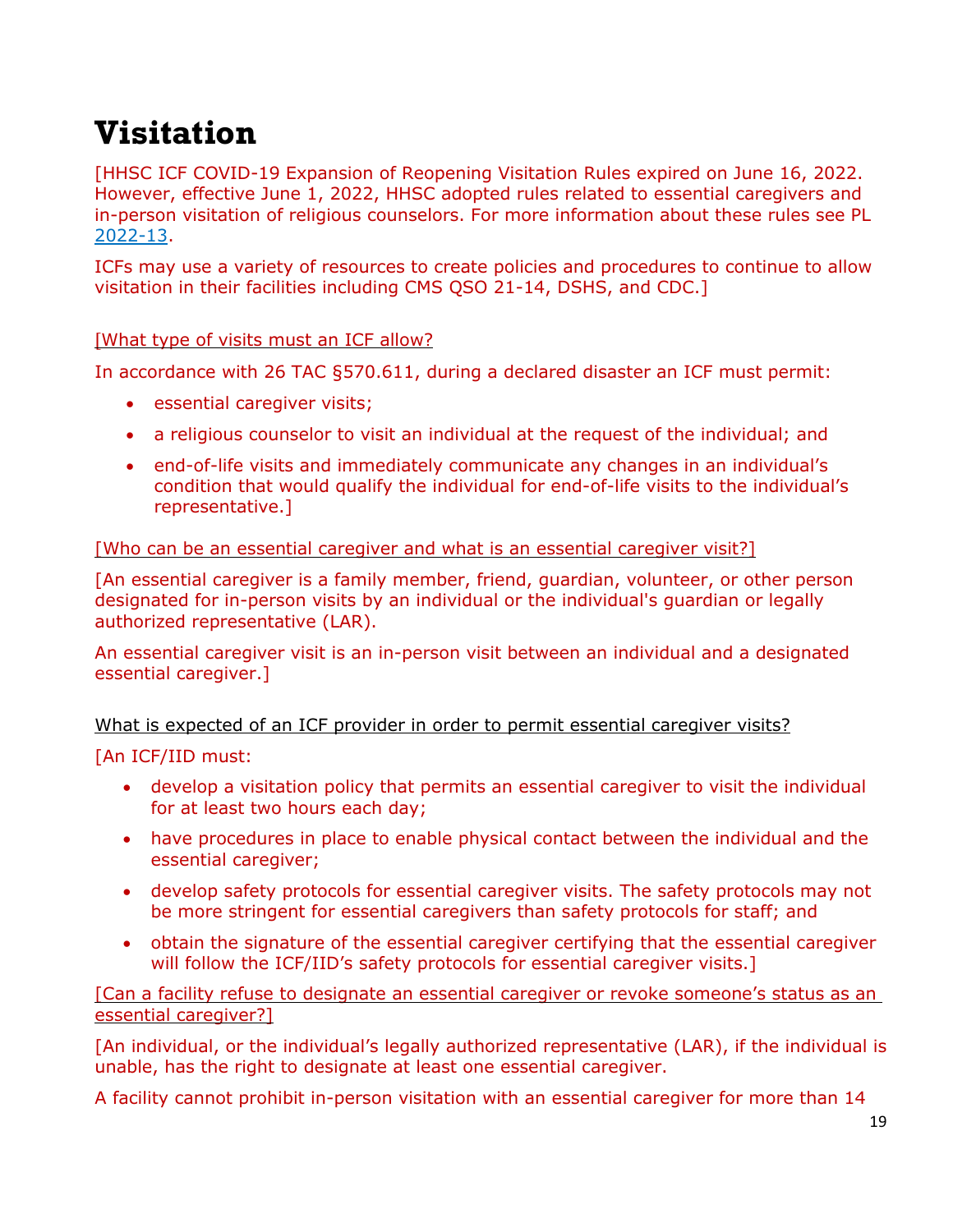consecutive days, or more than a total of 45 days in a calendar year. A facility may revoke an essential caregiver designation if the caregiver violates the facility's safety protocols.]

[How would an essential caregiver appeal a revocation of a person's designation as an essential caregiver?]

[If an ICF/IID revokes a person's designation as an essential caregiver, the individual or the individual's legally authorized representative has the right to immediately designate another person as the essential caregiver.

Within 24 hours after the revocation, the ICF must inform the individual or the individual's LAR, in writing, of the right to an appeal the revocation and the procedures for filing an appeal with the Texas Health and Human Services Commission (HHSC) Appeals Division by:

- email at OCC\_Appeals\_ContestedCases@hhs.texas.gov; or
- mail at HHSC Appeals Division, P.O. Box 149030, MC W-613, Austin, TX 78714- 9030.

The ICF must comply with a hearing officer's decision regarding an appeal of an essential caregiver revocation.]

<span id="page-19-0"></span>Can an individual or their representative change their designated essential caregiver? Yes, the individual or their representative may change the designated essential caregiver.

<span id="page-19-1"></span>Can visitors bring food for an individual?

Visitors can bring outside food for an individual. Individuals may eat or drink during visitation.

The facility should refer to CDC guidance on [Food Safety](https://www.cdc.gov/coronavirus/2019-ncov/daily-life-coping/food-and-COVID-19.html) for food brought in from the outside for an individual. From the [CDC's food safety](https://www.cdc.gov/coronavirus/2019-ncov/daily-life-coping/food-and-COVID-19.html) webpage:

- The risk of infection by the virus from food products, food packaging, or bags is thought to be very low.
- Currently, no cases of COVID-19 have been identified where infection was thought to have occurred by touching food, food packaging, or shopping bags.
- Do NOT use disinfectants designed for hard surfaces, such as bleach or ammonia, on food packaged in cardboard or plastic wrap.
- After handling food packages and before eating food, always wash your hands with soap and water for at least 20 seconds. If soap and water are not available, use a hand sanitizer that contains at least 60% alcohol.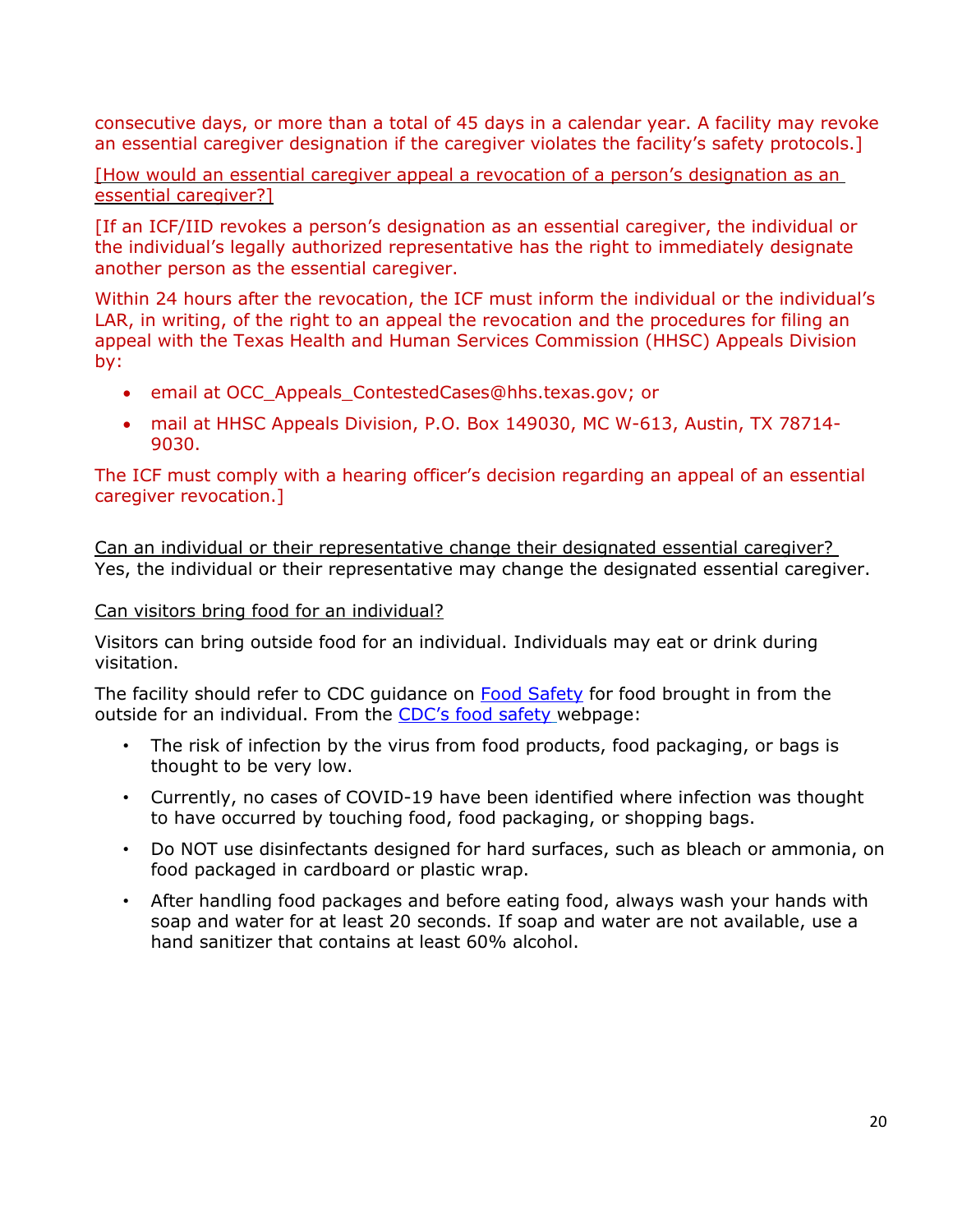# <span id="page-20-0"></span>**COVID-19 Testing**

#### <span id="page-20-1"></span>How can I obtain BinaxNow testing kits?

All long-term care providers can now request free BinaxNOW COVID-19 POC antigen test kits. The requested test kits can now be used to test any individuals, including residents, staff, and visitors.

To request consideration for the free BinaxNOW POC antigen COVID-19 test kits, an NF, ALF, ICF/IID, HCS program provider, or HCSSA must complete the Attestation for Free Test Kits, [LTCR Form 2198.](https://hhs.texas.gov/sites/default/files/documents/services/health/coronavirus-covid-19/attestation-free-covid-19-test-kits.pdf) An NF, ALF, ICF/IID, or HCS program provider must submit the completed attestation to the HHSC Regional Director or designee for the region in which the provider is located.

The Regional Director or designee will elevate the completed attestation form to the State Operations Center in TDEM. Staff from HHSC Long-term Care Regulation (LTCR) and the TDEM will review the completed attestation form for accuracy and completeness. Staff may require and request documentation from the provider to support the attestation.

The attestation criteria require a NF, ALF, ICF/IID, HCS, and HCSSA program to:

- have a current Clinical Laboratory Improvement Amendment (CLIA) Certificate of Waiver or a CLIA laboratory certificate;
- administer the test only by provider staff who successfully complete training provided by [Abbott Laboratories](https://www.globalpointofcare.abbott/en/support/product-installation-training/navica-brand/navica-binaxnow-ag-training.html) or who are clinicians with appropriate education and training;
- follow all reporting requirements associated with the use ofthe Binax cards; and
- report test results appropriately.

Any provider that meets the requirements listed above is eligible to request free BinaxNOW COVID-19 POC antigen test kits.

A provider must have a current CLIA Certificate of Waiver or a CLIA laboratory certificate before it can receive and administer the free BinaxNOW COVID-19 tests. To obtain a CLIA Certificate of Waiver for the free BinaxNOW COVID-19 tests, complete [Form CMS-116](https://www.cms.gov/Medicare/CMS-Forms/CMS-Forms/Downloads/CMS116.pdf) available on the [CMS CLIA website](https://www.cms.gov/Medicare/CMS-Forms/CMS-Forms/CMS-Forms-Items/CMS012169) or on the [HHSC Health Care Facilities](https://hhs.texas.gov/doing-business-hhs/provider-portals/health-care-facilities-regulation/laboratories-clinical-laboratory-improvement-amendments) [Regulation -](https://hhs.texas.gov/doing-business-hhs/provider-portals/health-care-facilities-regulation/laboratories-clinical-laboratory-improvement-amendments) [Laboratories webpage](https://hhs.texas.gov/doing-business-hhs/provider-portals/health-care-facilities-regulation/laboratories-clinical-laboratory-improvement-amendments) found under the Application header. Email the form to the regional CLIA licensing group via the [HHSC HCF Regulation –](https://hhs.texas.gov/sites/default/files/documents/doing-business-with-hhs/provider-portal/facilities-regulation/health-facility-compliance-zones.pdf) Laboratories webpage.

Providers that have existing CLIA Certificates of Waivers and are using a waived COVID-19 test are not required to update their CLIA Certificates of Waiver. As defined by CLIA, waived tests are categorized as "simple laboratory examinations and procedures that have an insignificant risk of an erroneous result." The Food and Druq [Administration d](https://www.fda.gov/medical-devices/coronavirus-disease-2019-covid-19-emergency-use-authorizations-medical-devices/vitro-diagnostics-euas)etermines which tests meet these criteria when it reviews a manufacturer's application for a test system waiver.

This information can be found in [PL 2020-49 \(PDF\).](https://apps.hhs.texas.gov/providers/communications/2020/letters/PL2020-49.pdf)

#### <span id="page-20-2"></span>How can I obtain testing supplies without a CLIA Waiver?

To request consideration for free testing supplies, an ALF, ICF/IID, HCS, HCSSA, or TxHmL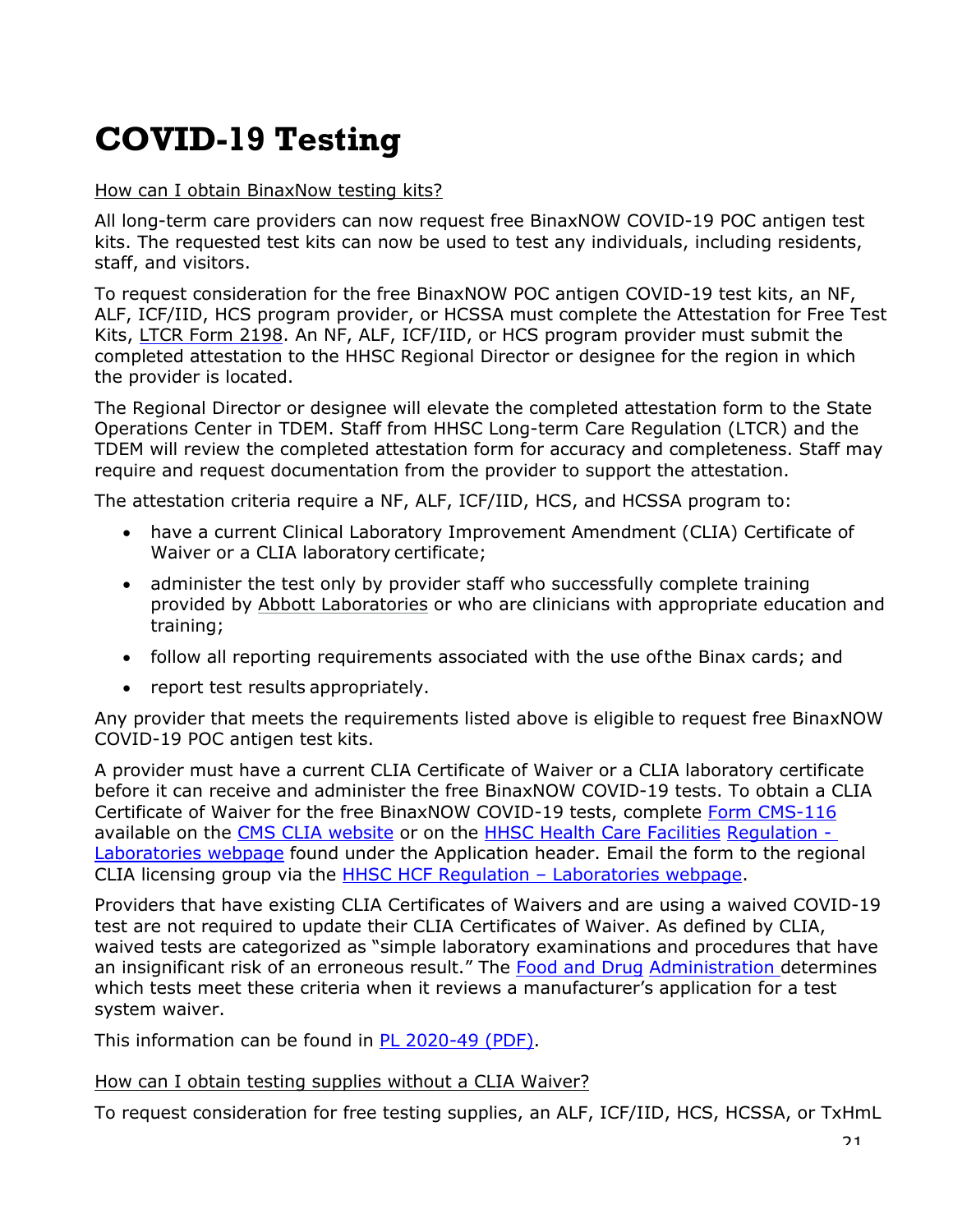program provider must complete the Attestation for Requesting Testing Supplies: For Providers Without a CLIA Waiver, Form 2199, and submit it to the HHSC Regional Director or designee in the region in which the provider is located. The Regional Director or designee will elevate it to the State Operations Center. Staff from HHSC Long-term Care Regulation (LTCR) and HHSC Contiguity and Emergency Management will review the completed attestation form for accuracy and completeness. Staff may require and request documentation from the provider to support the attestation.

The attestation criteria require an ALF, ICF/IID, HCS, HCSSA, or TxHmL program provider to:

- have a current GenBody-100 COVID-19 Test Administrator Course certificate provided by Prepare Texas;
- ensure tests are only administered by individuals who successfully complete the GenBody-100 COVID-19 Administrator Courses provided by PreparingTexas.org;
- follow all reporting requirements associated with the use of the testing supplies; and
- report test results appropriately.

Any provider that meets the requirements listed above is eligible to request testing supplies. Currently, the tests being provided are GenBody, but this may change.

To enroll in the GenBody-100 COVID-19 Test Administrator Course providers must:

- Go to www.preparingtexas.org and create an account.
	- $\circ$  Please note, each account/username is intended for ONE individual.
	- o A provider may have more than one individual signed up on behalf of the provider.
	- o Be sure to fill in the information accurately, as this information will be used when creating an account on app.txrapidtest.org.
- The individual who will administer the test will select the GenBody-100 COVID-19 Test Administrator Course and enroll to view the instructional videos. (For additional instructions and resources, please refer to the COVID-19 Rapid Test Courses & Resources document.)
- Once the individual has successfully completed the training course, the individual will receive a certificate and receive access to the TX Rapid Test App.
- Please note:
	- $\circ$  it will take about 30 minutes to receive access to the TX Rapid Test App after receiving a certificate; and
	- $\circ$  when creating an account on TX Rapid Test App an individual must use the same email address that was provided for the prepartingtexas.org account.

This information can be found in [PL 2022-09.](https://www.hhs.texas.gov/sites/default/files/documents/pl2022-09.pdf)

#### <span id="page-21-0"></span>How often does ICF staff need to be tested, if at all?

ICF/IID facilities can develop a testing strategy for facility staff. To determine testing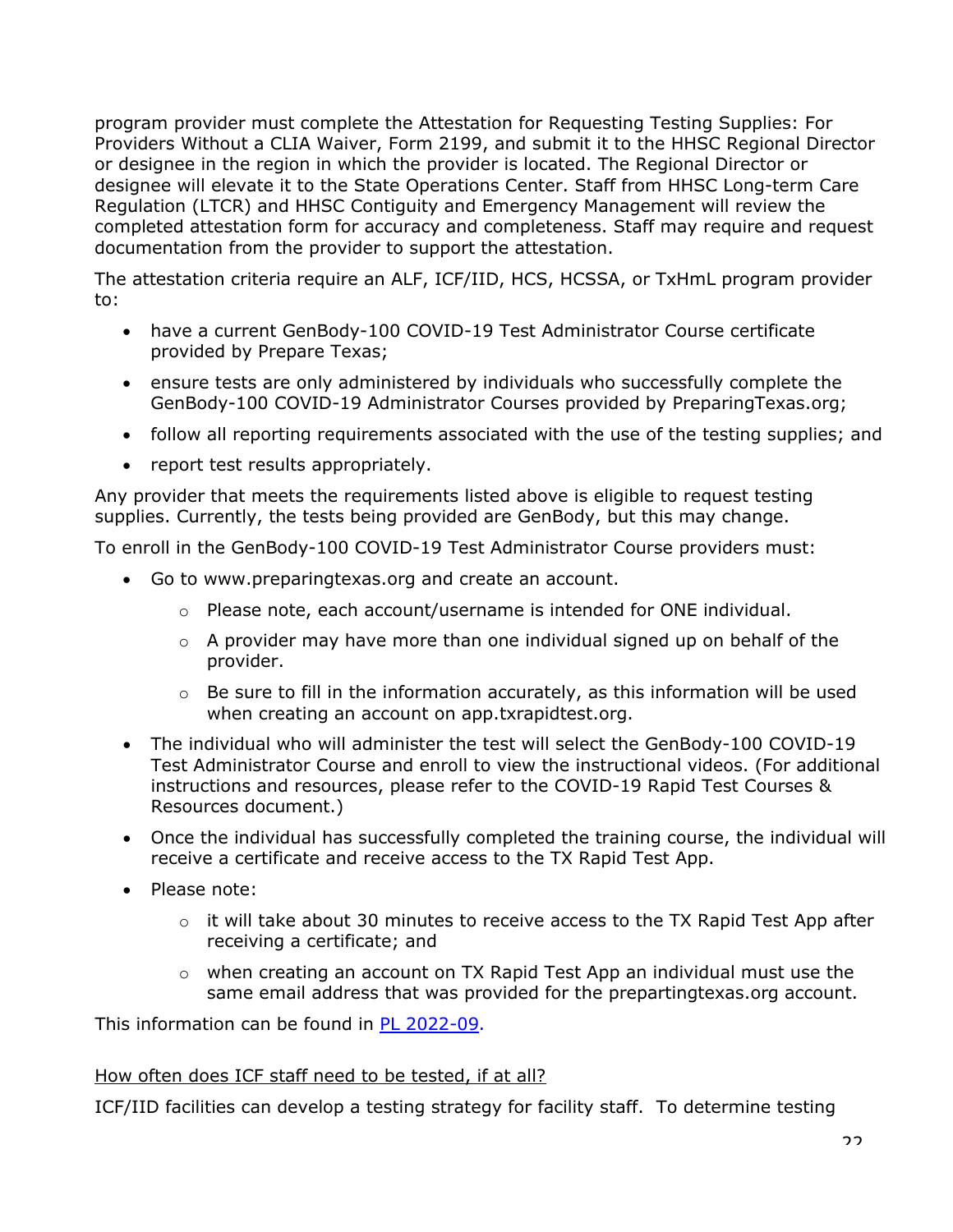frequency, facilities should consider factors such as the frequency of activities, frequency of volunteer visits, county positivity rate, and other factors specific to their facility or community.

Volunteers, and other individuals performing supplemental tasks or facility-coordinated activities, are considered staff. Volunteers, and other individuals performing supplemental tasks or facility-coordinated activities, who tests positive for COVID-19 or develops signs and symptoms of COVID-19 within 48 hours of visiting the facility is considered an outbreak in the facility.

According to the CDC, for an individual, visitor, or staff with confirmed COVID-19 who developed symptoms, the exposure window is considered to be 2 days before symptom onset.

 $\div$  If the date of exposure cannot be determined, although the infectious period could be longer, it is reasonable to use a starting point of 2 days prior to the positive test. ICF/IID should consult with their local health department for assistance with determining the date of exposure.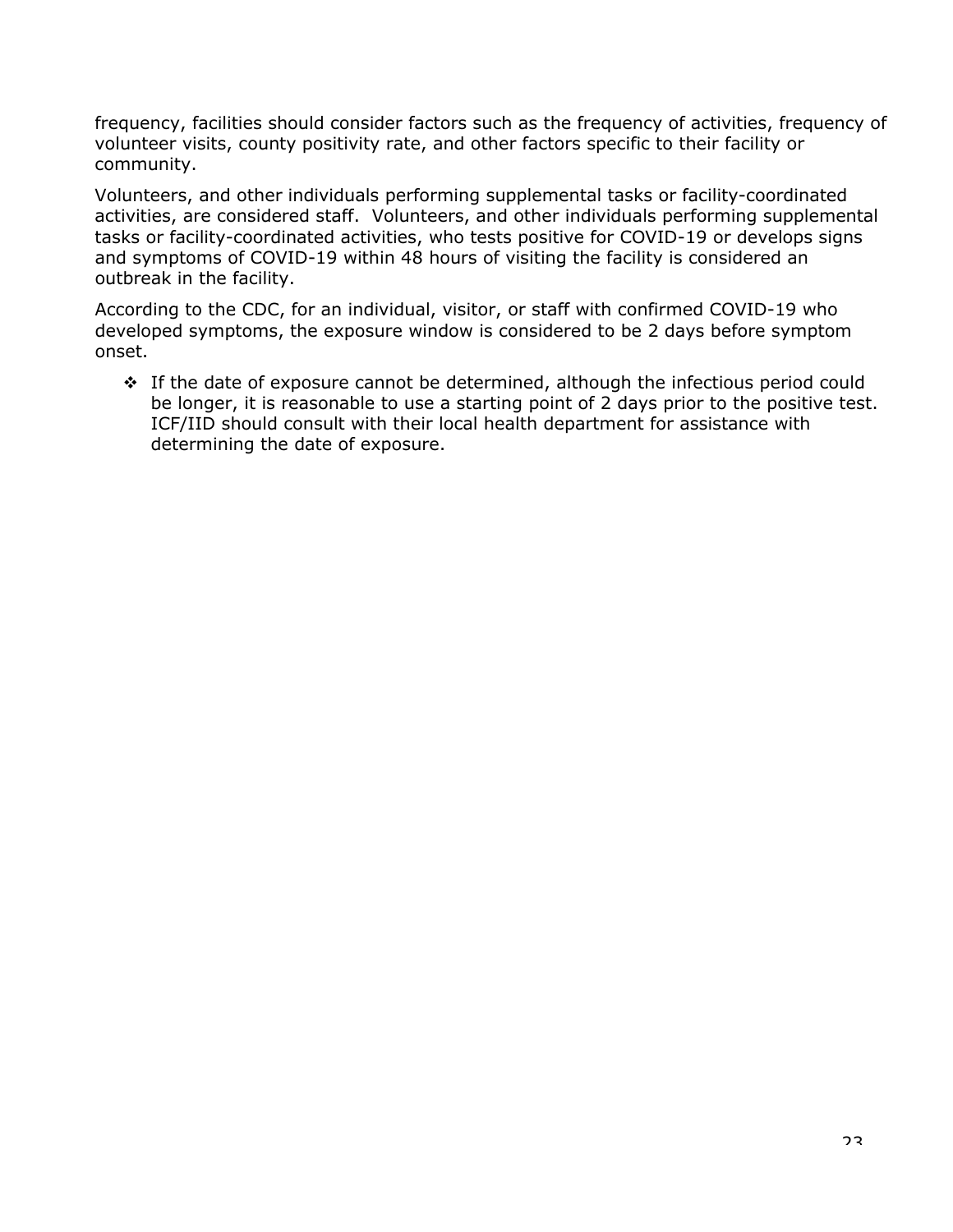# <span id="page-23-0"></span>**Reporting COVID-19 Cases**

<span id="page-23-1"></span>Why must providers contact their local health department or DSHS if the lab that completed testing has already completed notification?

Per DSHS, the information must be reported by the provider, regardless of whether the lab reports. This is in order to link the report to the geographical area where the person lives, which may be different than where the testing occurs. This enables accurate tracking and analysis, as well as the appropriate deployment of resources.

If providers suspect a case of COVID-19, they should contact the local health department/authority, or DSHS if a local health department is not available. Test results from the local health department do get reported to DSHS. The notification to the LHD is sufficient.

<span id="page-23-2"></span>Do facilities need to report an individual who has been exposed? Can an individual refuse to be tested and self-isolate?

No, only confirmed positive cases must be reported. Individuals retain the right to make decisions on their own health care, including refusing testing. Decisions related to their medical needs must be discussed with their physician and their LAR (if appropriate).

<span id="page-23-3"></span>If an individual has tested positive for COVID-19 in the hospital, is the facility required to notify the local health department?

Yes, it is the provider's responsibility to ensure the local health department or DSHS is notified. DSHS has stated on calls that they would rather have it reported twice than it goes unreported.

<span id="page-23-4"></span>Which individuals are considered to have "unknown COVID-19 status"? Except an individual who is fully vaccinated for COVID-19 or recovered from COVID-19, individuals in the following categories are considered to have unknown COVID-19 status:

- New admissions
- Readmissions
- Individuals who have spent one or more nights away from the facility
- Individuals who have had known exposure or close contact with a person who is COVID-19 positive
- Individuals who are exhibiting symptoms of COVID-19 while awaiting test results

An individual who has not been fully vaccinated against COVID-19 and is considered to have unknown COVID-19 status should be kept away from others while they are under observation. The individual should be monitored for signs and symptoms of COVID-19.

Note: For new admissions or readmissions who are unvaccinated, quarantine for 14 days is recommended if:

• The individual has not recovered from COVID-19 within the last 90 days, or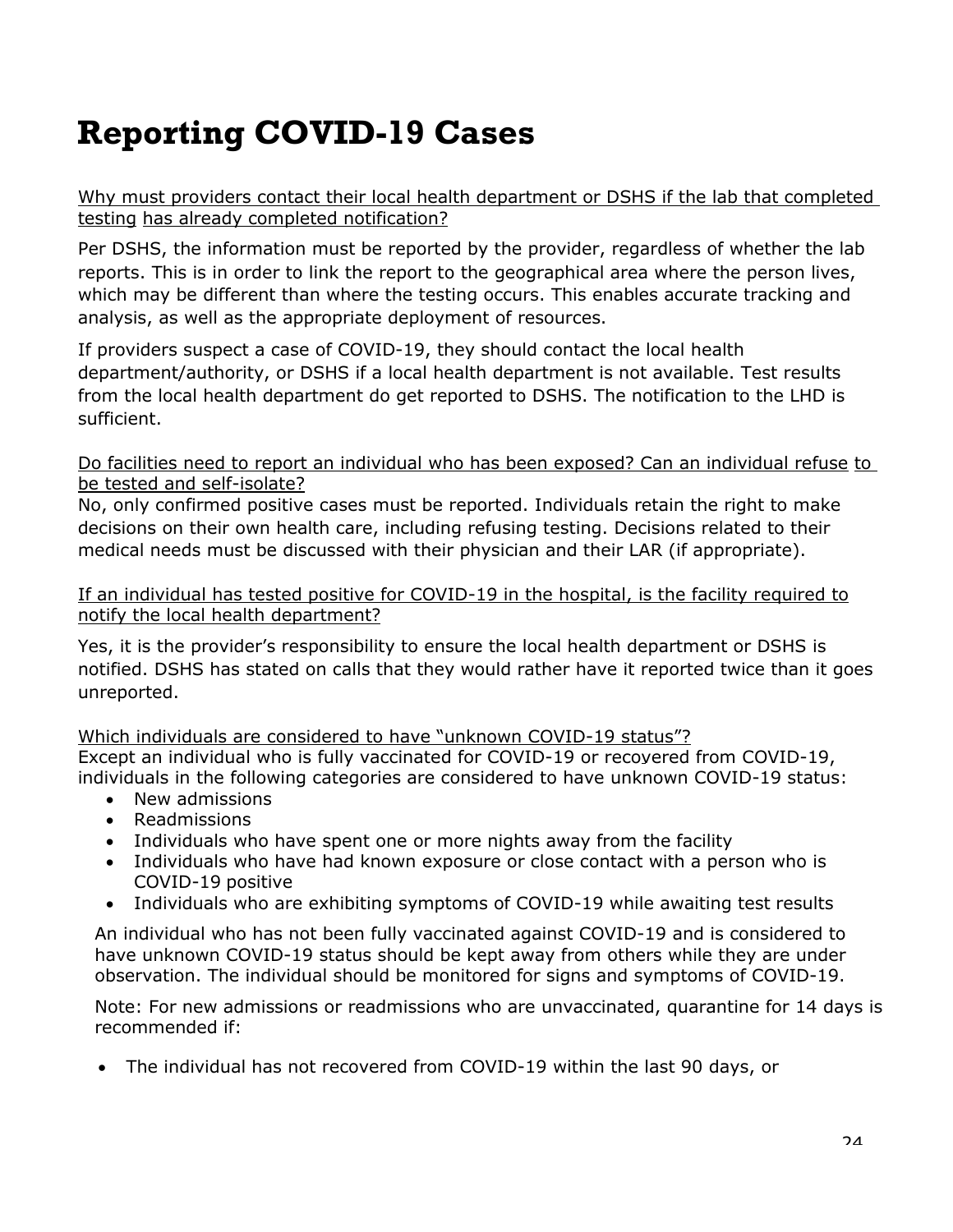• Has had [close contact](https://www.cdc.gov/coronavirus/2019-ncov/php/contact-tracing/contact-tracing-plan/appendix.html) (within 6 feet for a cumulative total of 15 minutes or more over a 24-hour period) with someone with confirmed COVID-19 or area.

Quarantine is no longer recommended for individuals who are being admitted to an ICF if they are full vaccinated and asymptomatic.

<span id="page-24-0"></span>What information needs to be reported regarding a positive COVID-19 case? Do facilities need to provide notification for probable cases?

Yes. ICFs must report the first confirmed case of COVID-19 in staff or individuals, as well as the first confirmed case of COVID-19 after a facility has been without new cases for 14 days or more to HHSC as a self-reported incident within 24 hours of the confirmed positive result.

The reports should include all information a facility would include in any self-reported incident. The 3613-A should also be completed and submitted within five days from the day a confirmed case is reported to CII. The provider investigation report can be submitted:

- via TULIP
- by email at ciiprovider@hhs.texas.gov
- by fax at 877-438-5827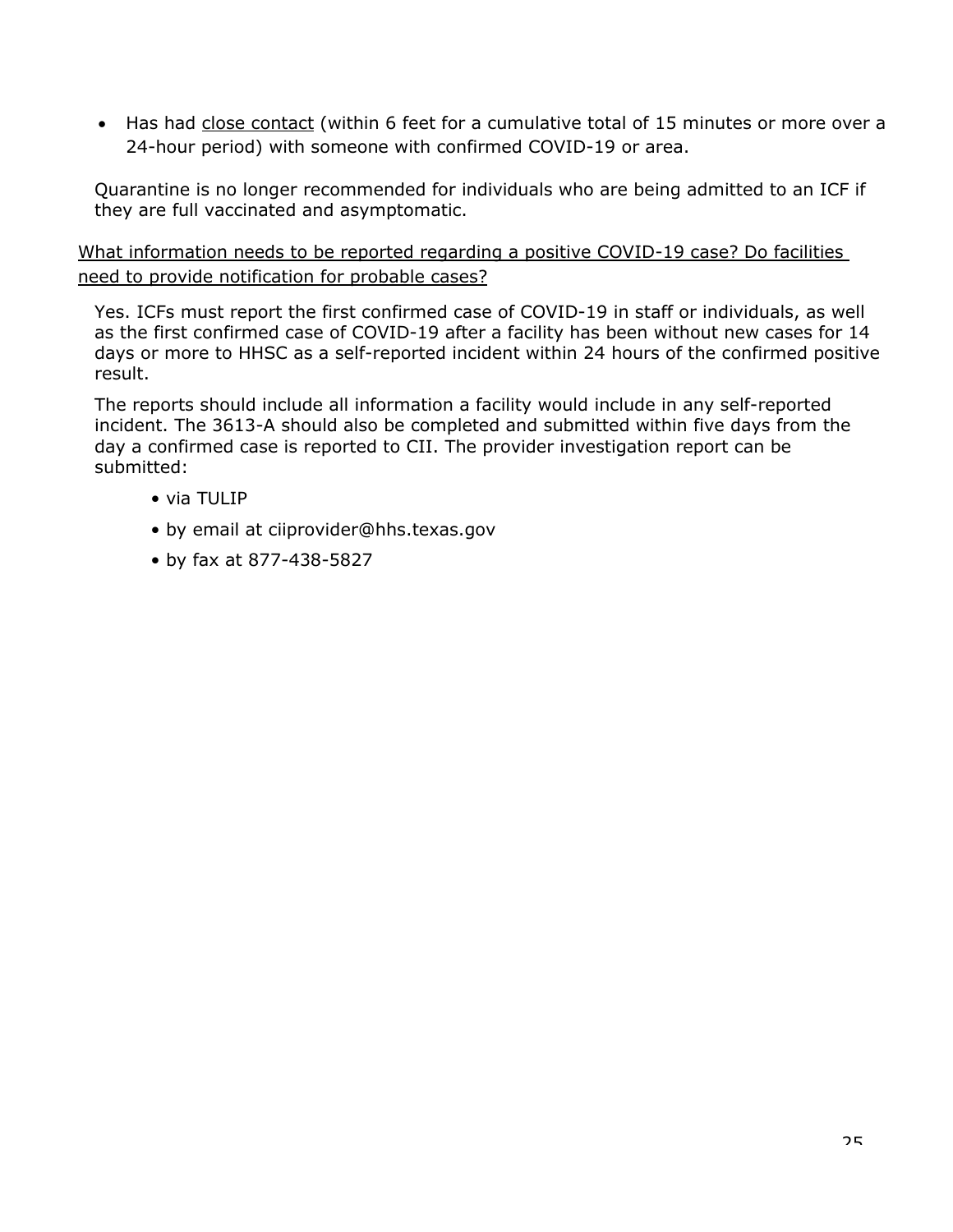# <span id="page-25-0"></span>**Staffing Considerations**

#### <span id="page-25-1"></span>Can a facility temporarily consolidate if there is a staffing shortage?

The following is guidance regarding temporary closures:

- If the licensed provider is going to be temporarily closed for an extended period of time, contact LTCR Licensing and Credentialing at LTC ALF ICF Licensing@hhs.texas.gov
- If the licensed provider is going to be closed for short period of time (i.e. 24/48 hours, weekend), contact the regional office [\(Regional Director](https://www.hhs.texas.gov/about/find-us/long-term-care-regulatory-regional-contact-numbers) and Program Manager).
- If two licensed ICF/IID providers are consolidating facilities and the this will place the provider over capacity at the facility they are consolidation to, contact LTCR Survey Operations at **Itcrsurveyoperation@hhs.texas.gov**. This section is responsible for approving the temporary increase in licensed capacity. This information will be provided to LTCR Licensing and Credentialing.

When consolidation ends:

- Contact the regional office [\(Regional Director](https://www.hhs.texas.gov/about/find-us/long-term-care-regulatory-regional-contact-numbers) and Program Manager); and
- Contact LTCR Survey Operations at [ltcrsurveyoperation@hhs.texas.gov.](mailto:ltcrsurveyoperation@hhs.texas.gov)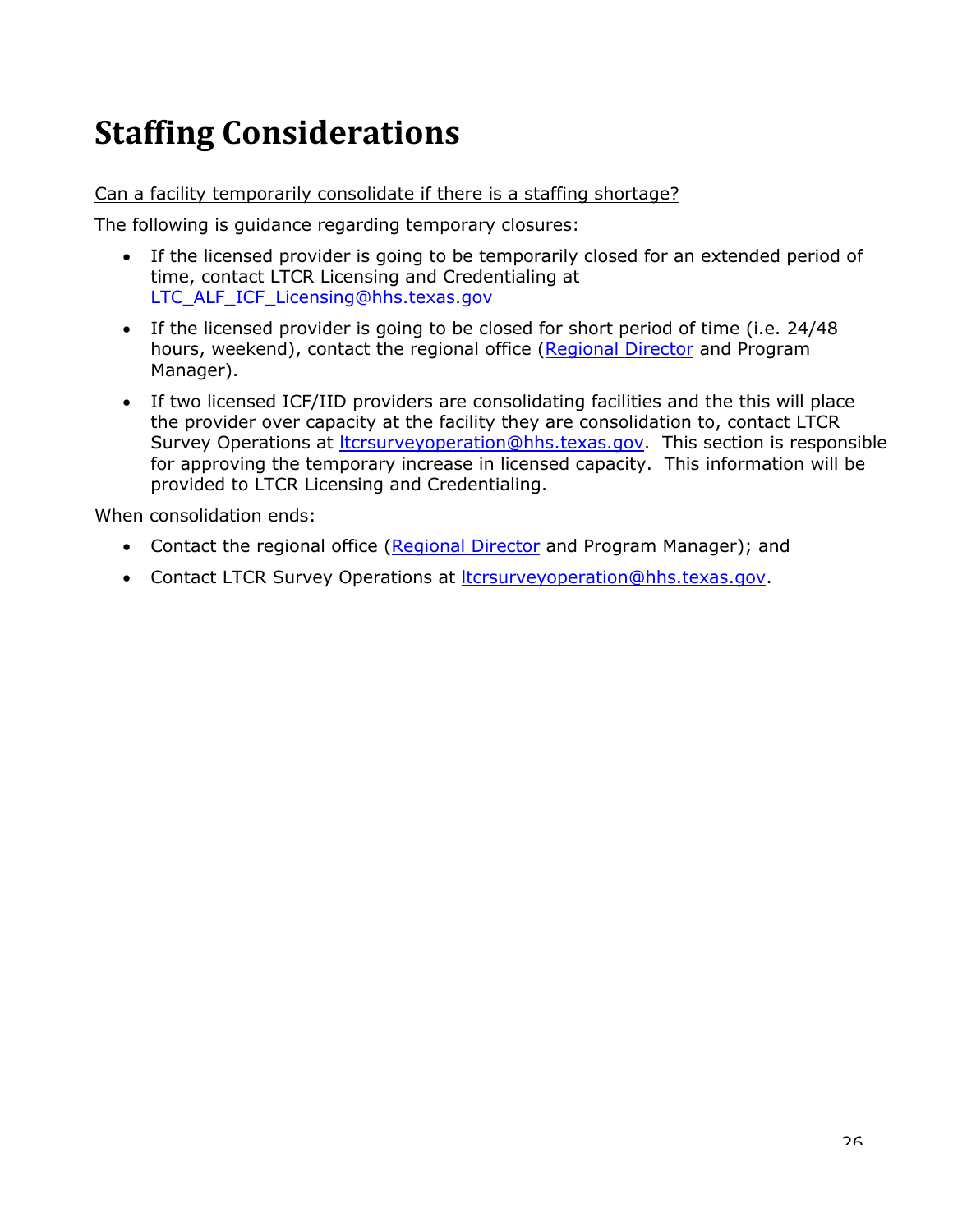### <span id="page-26-0"></span>**Vaccinations**

#### <span id="page-26-1"></span>Is the COVID-19 vaccine mandatory?

HHSC does not have the authority to require an individual or facility staff get the COVID-19 vaccine. An ICF must offer a complete series of a one- or two-dose COVID-19 vaccine to individuals and staff and document each individual's choice to vaccinate or not vaccinate. Nothing in HHSC rules prohibit an ICF from making a COVID-19 vaccination a condition of employment. However, any facility that wishes to include a requirement for staff to be vaccinated for COVID-19 should consult their legal counsel and human resource professionals.

#### <span id="page-26-2"></span>Are ICFs required to offer the COVID-19 vaccine?

As per [QSO 21-21,](https://www.cms.gov/files/document/qso-21-21-icfiid.pdf) the ICF/IID must offer the vaccine unless it is medically contraindicated, or the client or staff member has already been immunized.

#### <span id="page-26-3"></span>What education do ICFs have to provide regarding the vaccination?

CMS issued [QSO 21-21](https://www.cms.gov/files/document/qso-21-21-icfiid.pdf) on August 23, 2021. The QSO outlines new requirements for educating clients or client representatives and staff regarding the benefits and potential side effects associated with the COVID-19 vaccine and offering the vaccine.

#### <span id="page-26-4"></span>How should ICFs document vaccination education?

ICFs should reference [QSO 21-21](https://www.cms.gov/files/document/qso-21-21-icfiid.pdf) regarding new federal requirements created around the COVID-19 vaccine. The formal education and offering of the vaccine only needed to be documented once the CMS-3414-IFC rule went into effect on May 21, 2021.

#### <span id="page-26-5"></span>Who should providers contact with state specific questions about the COVID-19 vaccine?

Providers should contact DSHS at:

COVID-19 Registration Support

Email: [COVID19VacEnroll@dshs.texas.gov](mailto:COVID19VacEnroll@dshs.texas.gov)

Toll-Free: (877) 835-7750

#### <span id="page-26-6"></span>What kind of vaccine resources are available?

Providers have multiple options that include:

- Calling 844-90-TEXAS to ask for a Mobile Vaccination Team to come out to your facility; and
- Contacting DSHS to [become a COVID-19 vaccinator](https://www.dshs.texas.gov/coronavirus/immunize/provider-information.aspx) or to [ask for COVID-19 vaccine.](https://enrolltexasiz.dshs.texas.gov/emrlogin.asp)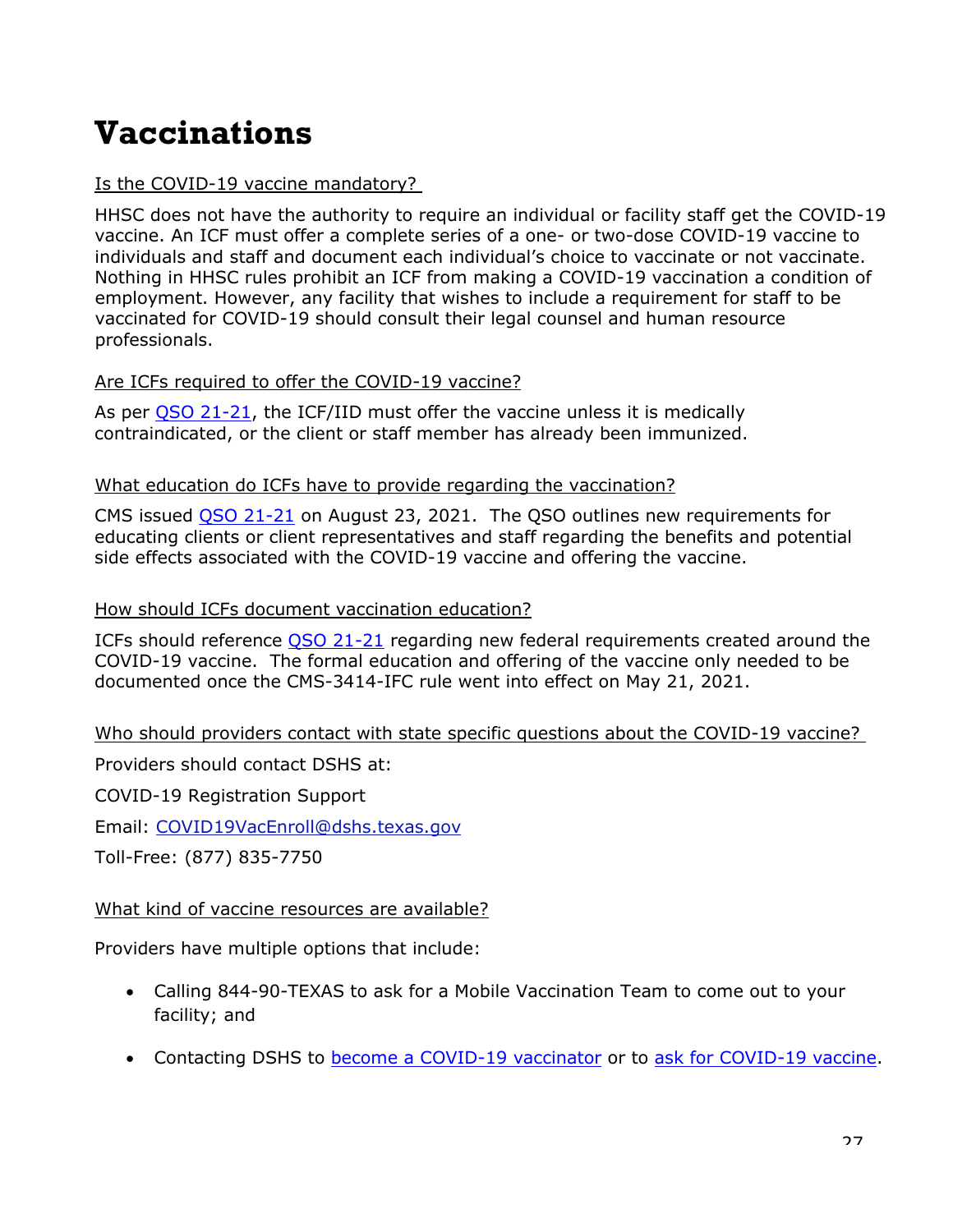### <span id="page-27-0"></span>**Reporting COVID-19 Vaccinations**

<span id="page-27-1"></span>Do ICF providers have to report when individuals and staff receive the COVID-19 vaccination?

Emergency rules for Intermediate Care Facilities for Individuals with an Intellectual Disability or Related Conditions that required COVID-19 vaccination reporting expired June 6, 2022.

ICFs no longer have to report COVID-19 vaccination data for staff and individuals to HHSC.

HHSC retired the provider letter and closed the survey related to vaccination data reporting.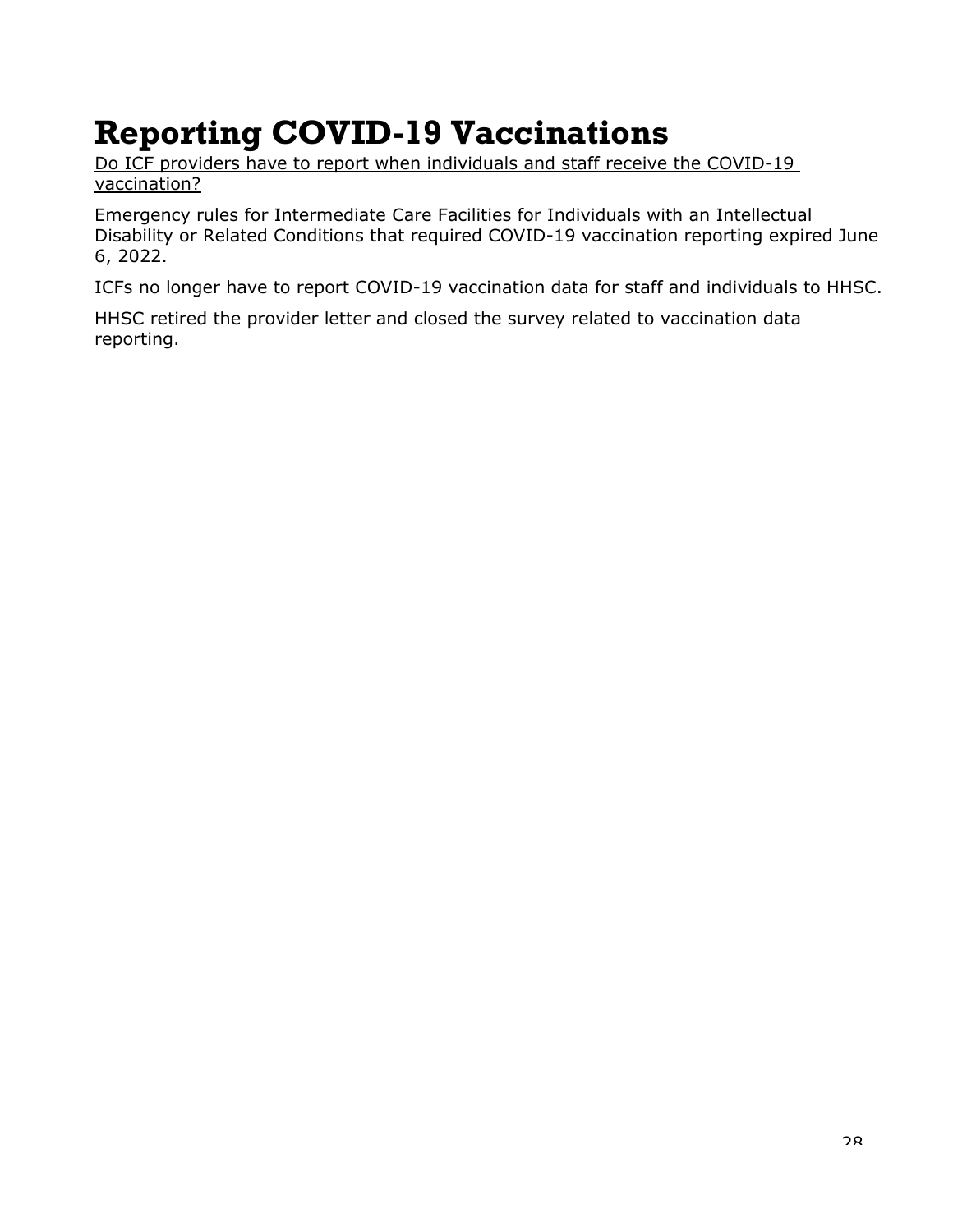### <span id="page-28-0"></span>**Surveys and Residential Visits**

<span id="page-28-1"></span>Will facilities receive notification prior to a recertification survey? No. At this time, all regular survey activity has resumed as usual.

<span id="page-28-2"></span>Will facilities be cited for non-compliance with emergency rules prior to their effective date? Emergency rules are effective the date they are posted, and Long-Term Care Regulation (LTCR) can only cite providers for non-compliance once a rule has become effective and if the surveyor identifies the non-compliance before the provider does. The effective date can be found at the start of the document.

#### <span id="page-28-3"></span>Will providers need to provide PPE to surveyors?

HHSC will supply surveyors with appropriate PPE for the specific situation. Surveyors will follow infection control guidelines while on site. Facility staff who are present for survey must follow their infection control policies and wear appropriate PPE as necessary.

#### <span id="page-28-4"></span>How will the CMS QSO 21-21 change the survey process?

As per the [QSO,](https://www.cms.gov/files/document/qso-21-21-icfiid.pdf) to determine compliance with these new requirements, surveyors will request a facility point of contact to provide information on how clients, client representatives, and staff are educated about and offered the COVID-19 vaccine, including samples of educational materials. Surveyors will also request a list of clients and staff and their COVID-19 status. Surveyors will select a sample of clients and staff to review records and conduct interviews to confirm clients and staff were educated on and offered the COVID-19 vaccine following the new requirements. The education and offering of the vaccine only needs to be documented since the CMS-3414-IFC rule went into effect on May 21, 2021. Noncompliance related to the new requirements for educating and offering COVID-19 vaccination to clients and staff will be cited at W-tags 500-507.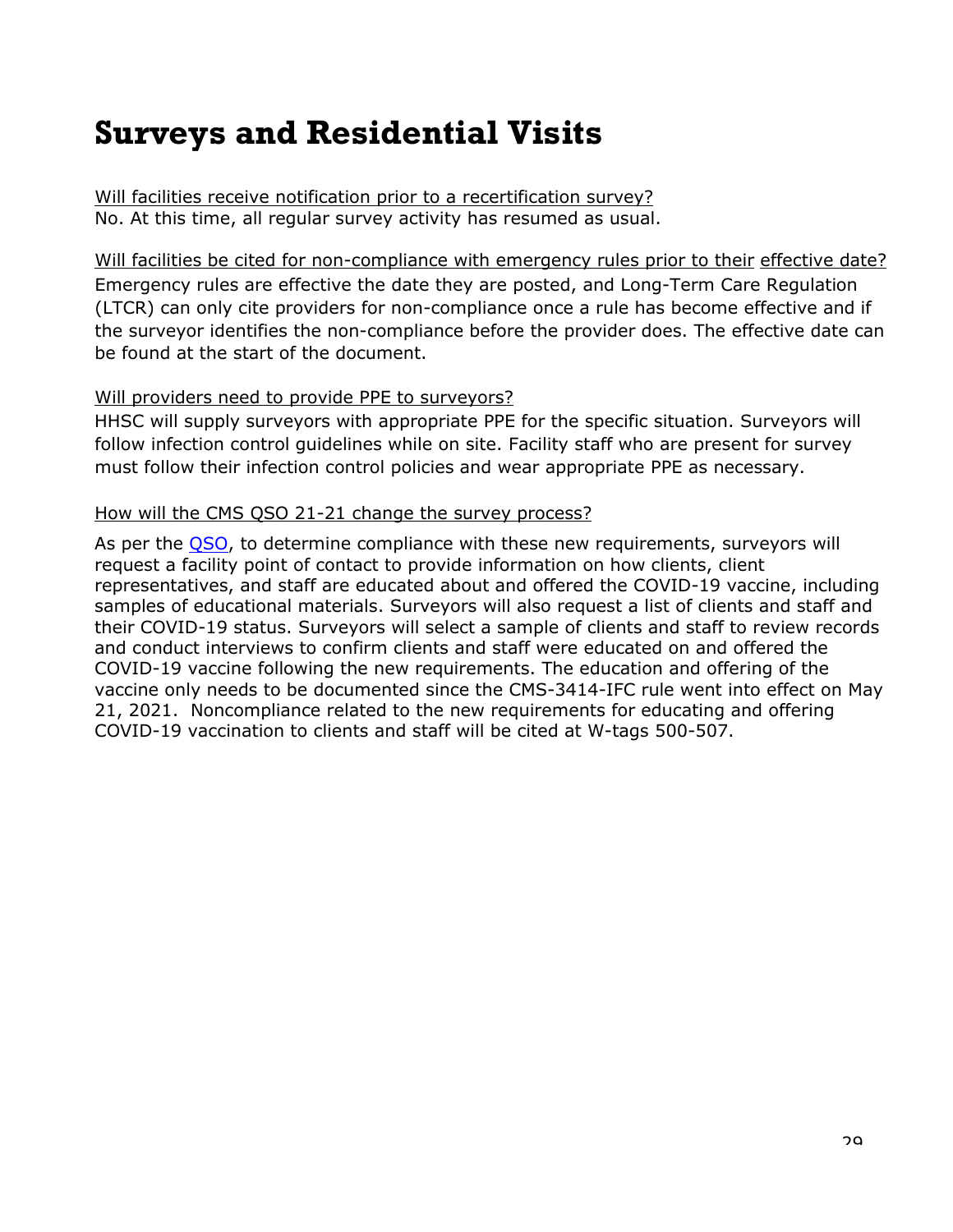### <span id="page-29-0"></span>**Resources**

<span id="page-29-1"></span>Where should providers go for COVID-19 information? Reliable sources of information include:

- [The Texas Department of State Health Services](https://dshs.texas.gov/coronavirus/)
- [The Centers for Disease Control and Prevention](https://www.cdc.gov/coronavirus/2019-nCoV/index.html)
- The Centers [for Medicare and Medicaid Services](https://www.cms.gov/About-CMS/Agency-Information/Emergency/EPRO/Current-Emergencies/Current-Emergencies-page)
- [The Health and Human Services](https://hhs.texas.gov/services/health/coronavirus-covid-19) Commission
- [The ICF Provider](https://hhs.texas.gov/doing-business-hhs/provider-portals/long-term-care-providers/intermediate-care-facilities-icfiid) Portal o [COVID-19 Response for ICF/IIDs](https://hhs.texas.gov/sites/default/files/documents/services/health/coronavirus-covid-19/covid-icf-iid-response-plan.pdf)
- [CMS QSO 21-21](https://www.cms.gov/files/document/qso-21-21-icfiid.pdf) (new federal requirements)

<span id="page-29-2"></span>How do I get in touch with the Department of State Health Services (DSHS)? The following are ways to access DSHS information and staff:

- DSHS website: <http://dshs.texas.gov/coronavirus>
- DSHS Contact Information: If you have any questions or would like more information about COVID-19, contact DSHS by email or by phone 24/7:
	- o Email: [coronarvirus@DSHS.texas.gov](mailto:coronarvirus@DSHS.texas.gov)
	- o Phone: Dial 2-1-1, then choose Option 6. If you experience difficulty when dialing 2-1-1, please email at address above.
- See the listing of local health entities by county at [Coronavirus Disease 2019](https://www.dshs.state.tx.us/regions/2019-nCoV-Local-Health-Entities/)  [\(COVID-19\) Local Health](https://www.dshs.state.tx.us/regions/2019-nCoV-Local-Health-Entities/) [Entities.](https://www.dshs.state.tx.us/regions/2019-nCoV-Local-Health-Entities/)
- See the listing of DSHS Regional Offices [at Public Health](https://www.dshs.texas.gov/regions/default.shtm) Regions.

#### <span id="page-29-3"></span>Where can I find more information about COVID-19 funds?

Federal [COVID-19 Local Fiscal Recovery Funds](https://home.treasury.gov/policy-issues/coronavirus/assistance-for-state-local-and-tribal-governments/state-and-local-fiscal-recovery-funds) are being distributed to Texas cities and counties. HHSC urges LTCR providers that need COVID-19 resources to use the following resources:

• Contact your city, county, or [regional advisory council](https://www.dshs.texas.gov/emstraumasystems/etrarac.shtm) to find out if resources or funds will be available for health care staffing support, testing services, individual, or site assessment, and disinfecting services as these resources are no longer available through HHSC.

<span id="page-29-4"></span>Are recordings of the HHSC ICF webinars on the HHSC website? Yes, recorded webinars are available on the HHSC website on the [ICF Provider Portal.](https://hhs.texas.gov/doing-business-hhs/provider-portals/long-term-care-providers/intermediate-care-facilities-icfiid)

#### <span id="page-29-5"></span>Resources related to PPE:

For N95 respirator and fit-testing information and resources: Occupational Safety and